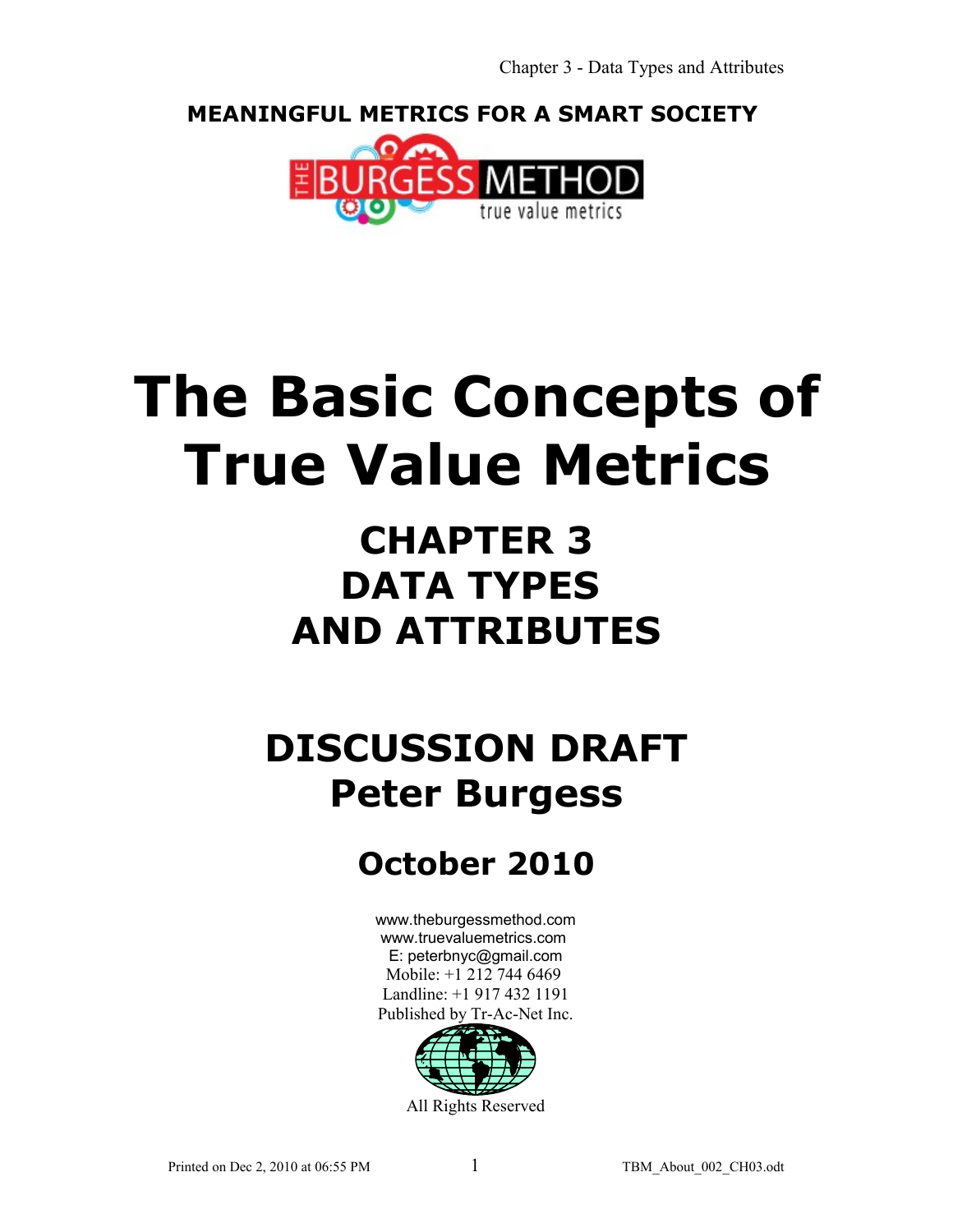## **Characteristics of TVM Data**

### **TVM Starts With Data Data centric everything**

In a world where there are complex linkages there must be management information so that decisions can be made … and data about performance so that decision making can be revised to take advantage of opportunities for progress and to minimize the impact of unfavorable outcomes. The key is to make data drive every thing … and for the data to include not only money accounting elements but also elements that relate to operations and value that impacts society.

TVM is not a management system … it is only part of a management system. It is an important part … but only a part. TVM provides a way to do "scorekeeping" and to have "stats" so that performance can be improved. The data and metrics of TVM are independent and aim to be objective and useful. The goal is to help to have real progress and high performance … not merely a data construct that makes people feel good on top of bad progress and performance.

#### **Data that gets used … scaling down**

Data is only useful if it gets used, and in part this is going to be achieved by having data that is useful to people who "do things" rather than merely being of interest to the academic world and to those who only work at the policy level.

Many dataflows are designed to by aggregated and used to give top level indexes of performance … but these dataflows do not help to make good decisions at an operational level. TVM does not have a focus on scaling up and aggregation, but aims at having very good data at the lowest scale rather than at the biggest scale. In the TVM data model a small about of data will tell a lot about a small place … something that gets more and more difficult as the scale increases.

#### **A different set of perspectives**

TVM is is a paradigm shift for the metrics that are used in the decision making processes of society. The prevailing process uses metrics that are about an organization and its profit performance, and then the impact of these and other decisions on metrics like the national gross domestic product (GDP and the various measures of capital market performance. Very little in the prevailing system of metrics relate directly to society and quality of life and the the dynamics of value economics and value accountancy.

### **Nature of data**

#### **Representation of reality**

Good data are a digital representation of a reality … with no meaning at all except as they relate to the reality.

TVM avoids advanced statistical method that seems to create a virtual reality where there is really no tangible reality at all. That is not to say that statistical method has no utility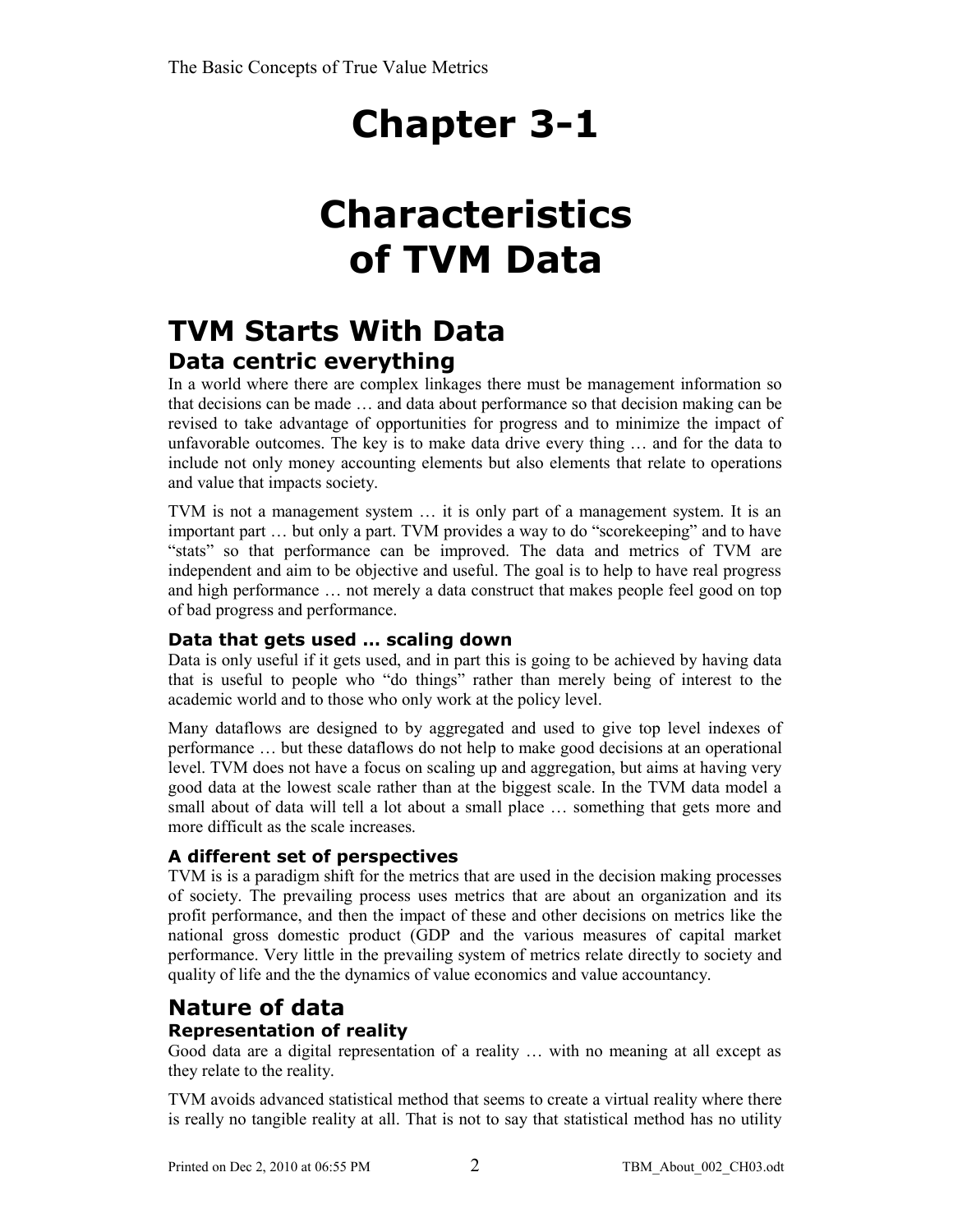… but merely that in the context of socio-economic data and analysis, other methods for understanding performance are likely to be much more reliable.

Data are used to store knowledge ... data are knowledge ... and data are used to communicate knowledge. Reality becomes data ... then with analysis, information ... and with human interaction, knowledge ... and with experience and reflection, wisdom.

#### **Materiality … don't sweat the small stuff**

The purpose of TVM data is to facilitate progress and make it possible better to manage resources. Having more and more data is not the goal ... rather it is to have more and more productivity and social value. In order for this to be achieved, the data must relate to matters that are material ... that can make a difference.

A surprising amount of activity is small stuff that does not have much impact … and individually not of great moment. This small stuff must not be allowed to clog the system and slow down or stop good decision making.

There are times when the small stuff adds up to something that is important. Sometimes it becomes possible for great progress to be made because some small item can be deployed over and over again … and in aggregate becomes very valuable.

Knowledge has the potential to be very important … small increments of knowledge have the power to release millions of people from their constraints ... but where to start? The potential of knowledge to change people's lives is fairly obvious … but what is surprising is that something this obvious does not seem to be working very well!

#### **Materiality … relevance of data**

The data needed for analysis and decision making are those data that are relevant to the solution to the problem. An iterative approach to data is required. Simple data about everything is important to identify where the problem needing solution is to be found … and then more data are needed about these matters. For example if a problem seems to be related to water … then more data about water is needed whether it is about its availability or its quality or otherwise. If the problem is about water, data about housing, health and education is not relevant and need not be taken into consideration in connection with the analysis of the water problem.

#### **The relational construct**

The data about socio-economic performance may be organized using a normalized relational construct. TVM data are organized using the relational model. This approach makes it possible for a small amount of incremental data to be related to everything else and have useful value within the established analysis framework.

#### **Cobb in 1978**

When the relational model for database design was developed in 1978, there was a paradigm shift in the way accounting could be done. The relational model made it very much simpler to handle the aggregation of data and drill down ... and to be able to study the data from different perspectives.

#### **Ubiquitous**

Data are everywhere. The more we learn about life ... about almost anything ... we learn that there is a data component that makes life work. The brain is all about data ...

#### **Mali ... 1980s**

I had a conversation with an old man in Mali ... a village elder ... when I was in his village during the Sahel famine of the 1980s. He knew a lot about the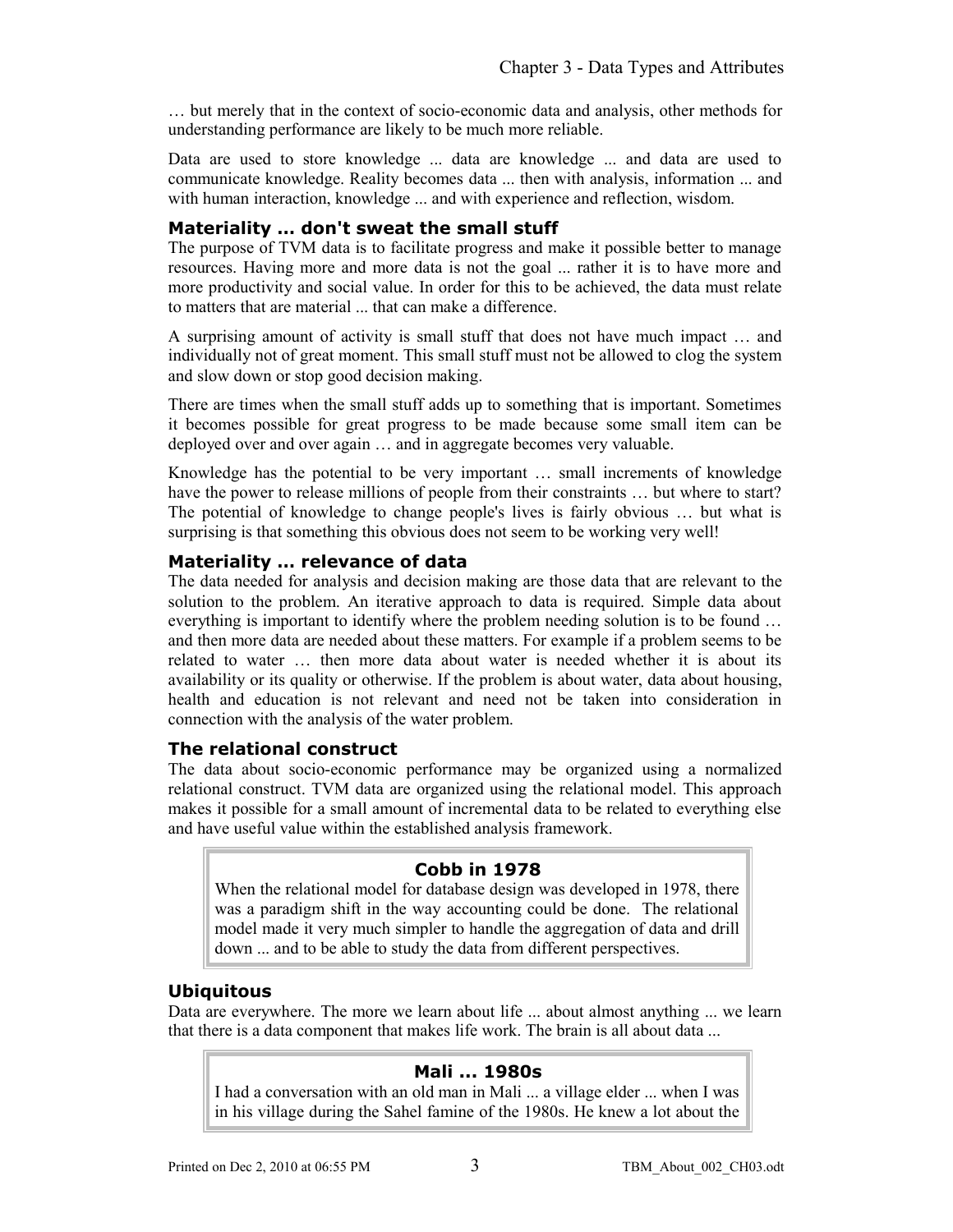history of rain in his village ... much more than was recorded in sophisticated data systems. It taught me that "If I do not know something ... it does not mean that it is not known".

In the broader context, I argue that very little is known by economists and planners about community ... but a lot is known about community by the people that live in the community. They have the data ... but not in a form that we find easy to use!

#### **Data of many different types**

In meaningful metrics, the data are a real representation of a reality. Some realities change slowly and so do the data ... some move rapidly and these data change rapidly. Both are important in the proper context. TVM uses data as efficiently as possible using a concept of organizing data that has its origins in classic business accounting where data are of several types.

Data may be characterized as either permanent data and transient data. Permanent data changes slowly, while transient data is changing all the time. For example the name of the town and its location are permanent data, while the current weather is changing all the time and is transient data. Transient data sometimes changes very rapidly ... for example data about economic transactions, while the results or impact changes more slowly.

#### **Data need to be believable**

Data need to be right. The analysis of data that have little relationship to reality has little value ... worse, the analysis may result in bad decision making. There is a need to ensure that dataflows have integrity and there is no replacement of valid information with fictional data. There is also the need to ascertain that data that are in the system are correct through a system of validation.

#### **GIGO: Garbage In … Garbage Out**

While it is good practice to have fully normalized data in a relational system to have the most efficient data processing ... it is sometimes desirable to have redundancy in the data and dataflows so that data may be verified in an independent manner. Data should not only be right, but be seen to be right!

#### **Detailed data … no more tyranny of the average**

The socio-economic system is complex … but with meaningful data about a specific place it is possible to identify critical constraints in this place and address them. It becomes possible to understand cause and effect, and to identify and build on specific possibilities of the community.

The difference between the performance of one place and another is substantial … and data that improves decisions about the allocation of resources and the application of effort will make a big difference. In any specific place some things are good and some are bad … nothing, or very little, is average.

#### **Good Managers Use Specific Data**

Good managers understand their operations … they know what works well and they know what is not working well. They achieve improved performance by replicating what works well and eliminating what does not work well. As a result of this, the average improves. They do not work on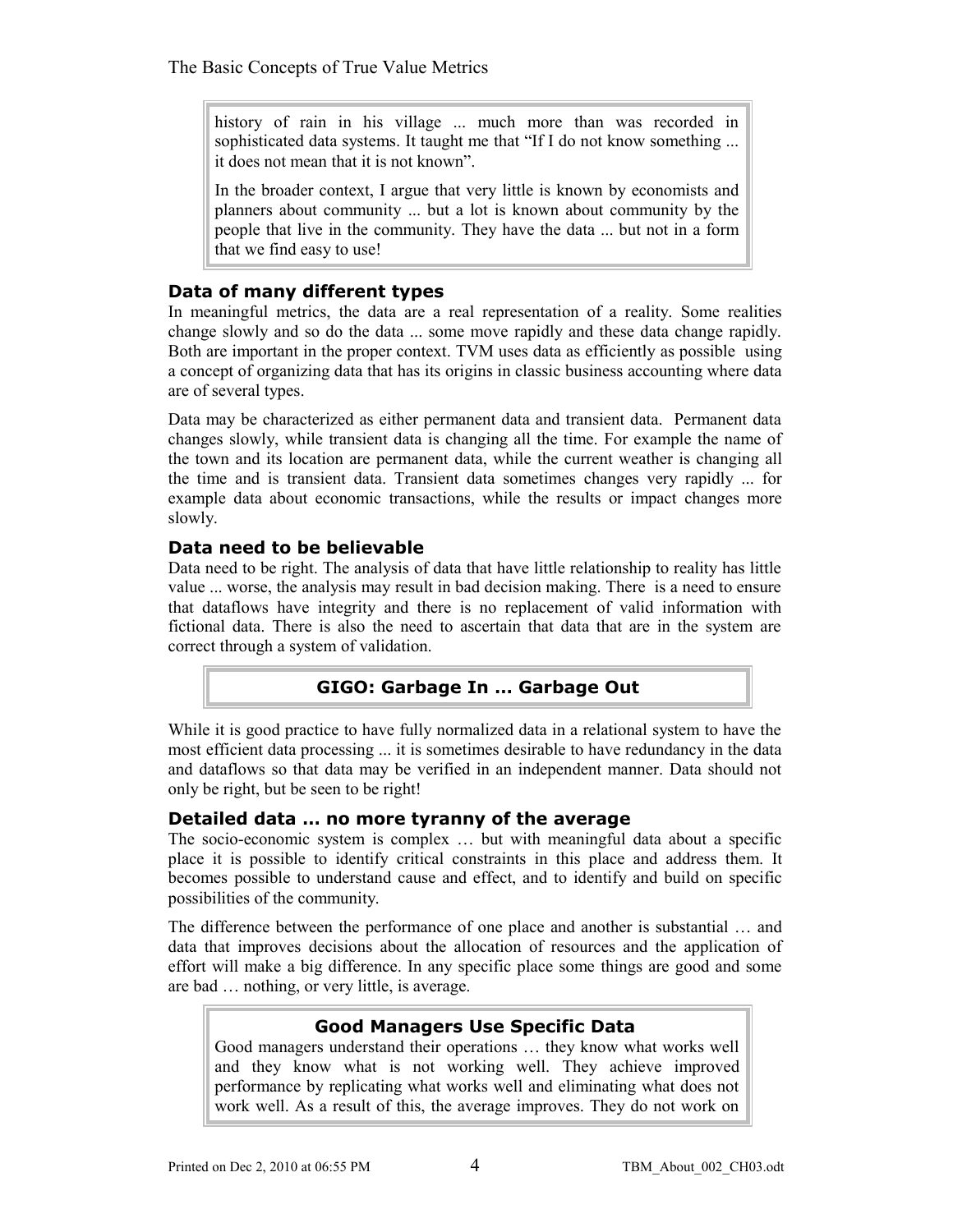the "average" … they work in one way on things that are good and in another way on things that are bad.

With meaningful metrics it becomes possible for managers and decision makers to facilitate more that is good and to sort out what it is that makes some things bad. Decision making based on this approach results in impact that is huge … but again not easy to quantify.

#### **Beyond proxy measures of performance**

Causality based on statistics is academically interesting … but not practical for operational decision making. In a specific place, there must be knowledge and understanding of specific cause and effects. Broad policy agendas do not translate efficiently into local action and impact without local specifics. The devil is in the detail … and only at local level is detail recognizable and issues solvable.

Good metrics improve decision making … and the impact from this will be huge, though difficult to predict and quantify. TVM true value metrics are meaningful about community priorities … not simplistic or statistical constructs around some simplistic proxy for performance.

#### **World Bank … disbursement a key progress metric**

The World Bank for years used the amount of project disbursement as a key measure of the performance of a project. A project that did not disburse was considered a bad project. The idea of how well the funds were used was a secondary matter. The World Bank is a huge institution that has compiled a massive amount of data, almost all of it with a "Top Down" perspective and of little utility for practical improvement of society using "Bottom Up" community level decision making and activity.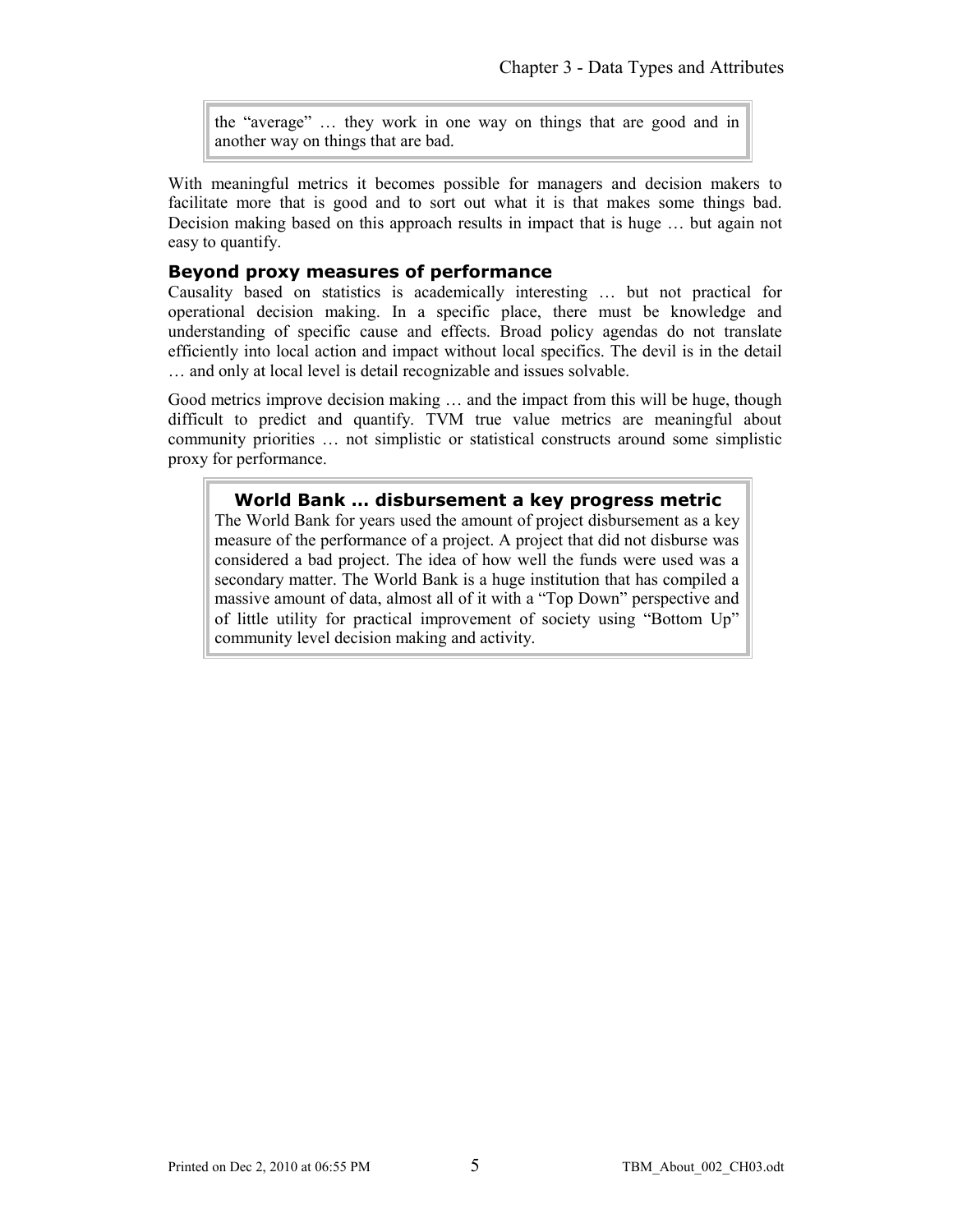## **Basic Dataflow**

### **Dataflow Architecture is Important Data acquisition**

#### **Design to collect data locally**

The best way to collect data is to collect using a locally based system. This has many advantages including the short linkage between the reality, the data that are collected, and local decisions that may be made using the data. There can be a well motivated team engaged with this work, and local costs may be considerably less than would be possible using a team comprised of external experts.

The use of satellite imagery and remote sensing to replace local data collection is counterproductive because much of the value of the data is derived from the use of the data in the local setting … but these technologies may be used effectively to supplement locally acquired data.

#### **Academic research is not the right model**

There is a place for academic research … and a role for rigorous scientific and statistical method … but most decision making should be bast on fast low cost dataflows that are right enough to get the decisions right practically all the time. This is not what academic researchers are able to do … and in the main, this is not what their they are working to do!

### **Use data many times**

The most cost effective data are data that are used in many different ways. There should ideally be one pool of data, and this one pool should be used in different ways for the specific analysis needed. Essentially analysis provides many different views of the data.

#### **Use locally … simple analysis, practical use**

Local data may need some simple analysis to be useful for local decision making … but this should be quick and easy. If there is progress … good … if there is little or none then what was wrong with the analysis and what should be tried now.

But in this local analysis and local decision making there is a "risk" evaluation that may not be fully understood or articulated. Poor people do not have the resources to afford a mistake … they cannot "write it off" and move on the way a rich corporate group might do. The children do not go to school, or worse, they die.

In the context of TVM, local data are first used to help with local operational decisions. These are decisions that have a big impact on the performance of a community and frequently are the lacking in data that are relevant and timely.

The most important use of data is the use of data to manage local operations and activities. This is where performance improvement has the most impact and where good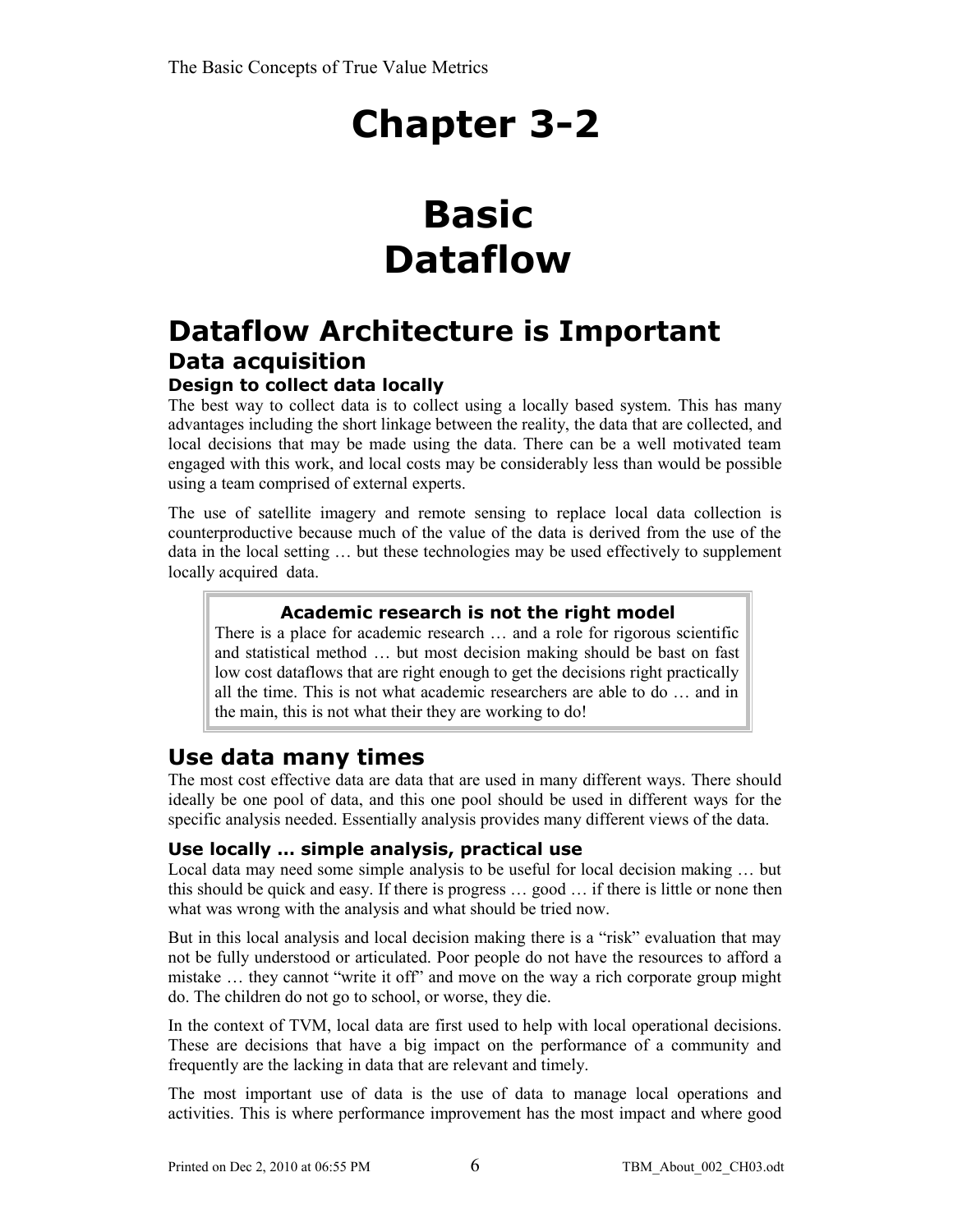data may have achieve the most. With good local use of data, the cost of collecting data and the value of using data are within the same economic domain.

The following graphic is a simple representation of how data may be used to serve several different purposes effectively.



Local data collection ... local analysis ... local action is the cycle that improves performance most directly and most quickly.

Having the data also used at a "higher" level facilitates oversight and the sort of monitoring that can be used to identify the need for corrective action by the analysis of much larger sets of data. At a higher level there can be analysis that identifies "best practice" and issues that are impossible to identify with local analysis alone.

Local people collecting local information is a good way to achieve cost effective data collection. There is a need for adequate training and supervision, but that is true of any approach to data collection. The two advantages of local staff are: (1) modest remuneration requirements; and, (2) familiarity with the place and people.

#### **Survey inaccuracy … amazingly wrong!**

Some recent work supervised by Dr. Jonathan Morduch of NYU showed that interview data was hopelessly inaccurate from a first visit survey ... and only reached reasonable correctness after several weeks and multiple visits.

No one data collection approach is likely to be universally optimum. So much depends on the training and experience of the people in the community, and the practical issues of access to information technology and communications infrastructure. A hybrid system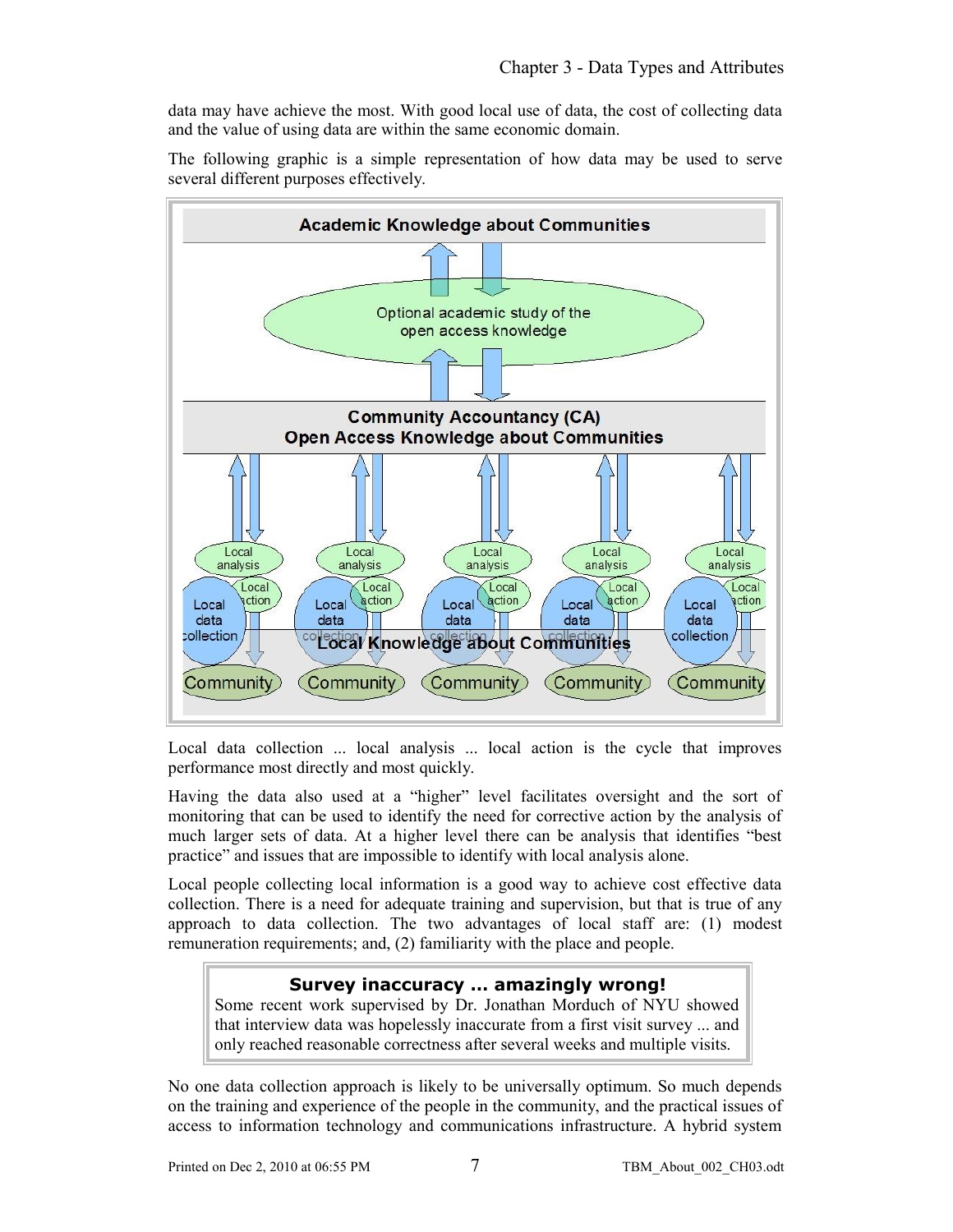involving both manual forms and electronic systems will usually be the way forward. The cost effectiveness of writing in ink in a book should not be totally discounted!

#### **Use same data for oversight and accountability**

The same data that are useful to help make decisions at the local community level are also the data that may be used to do oversight. The data architecture allows for roll-up and making summary reports … and with summary reports it is possible to do oversight easily and accurately. Where needed the same data may be used to facilitate accountability. The data architecture used for TVM enables oversight and accountability without contributing to more and more data overload.

#### **Then use data for academic study**

Some academic study needs a large amount of data, and the TVM data architecture makes it possible for a very large database to be built that allows for very large data mining projects to be designed and set in motion.

#### **Example from the malaria health sub-sector**

Detailed spatial information is needed to control malaria in a community … and these data in a consolidated form are suited to oversight and accountability at a higher level. The same data are also ideal for the large scale data mining needed for the early detection of pesticide and drug resistance.

Scientific research may result in a better understanding of the underlying science and critical issues that will never be seen in the smaller local datasets.

### **Keeping data costs low**

The multiple use of data is one element to making data cost effective and valuable. The basic data architecture used by TVM maximizes use of data. This has the secondary effect of making the data more reliable, because data that are used are always more reliable than data that merely sit and do nothing!

Another element is to do data collection in the community for the community by the community. This is usually lower cost than having data collection experts from outside the community.

Technology may be a way to reduce costs … but a problem with technology is that it often serves to make something technology intensive rather than labor intensive and in the process transfer low labor costs to become high technology costs. Good cost analysis will show this problem ... but when there is no costing, it is easy for this matter to be hidden from analysis!

#### **Ubiquitous mobile technology infrastructure**

Though the power and possibilities for the application of information technology have improved by a millionfold in the course of the last fifty years, but it has not resulted in better data or decision making to benefit society as a whole. The use of data to achieve broad based socio-economic progress and high performance has been very limited.

Anyone and everyone can use TVM … contributing to dataflow using a mobile phone or Internet webpage forms. Individuals may be contributors to the dataflow … as well as organizations.

The dataflow that results makes it possible to have independent oversight of socioeconomic activity and in turn the organizations engaged in decision making about the allocation of resources and choice of activities in the community and the global economy.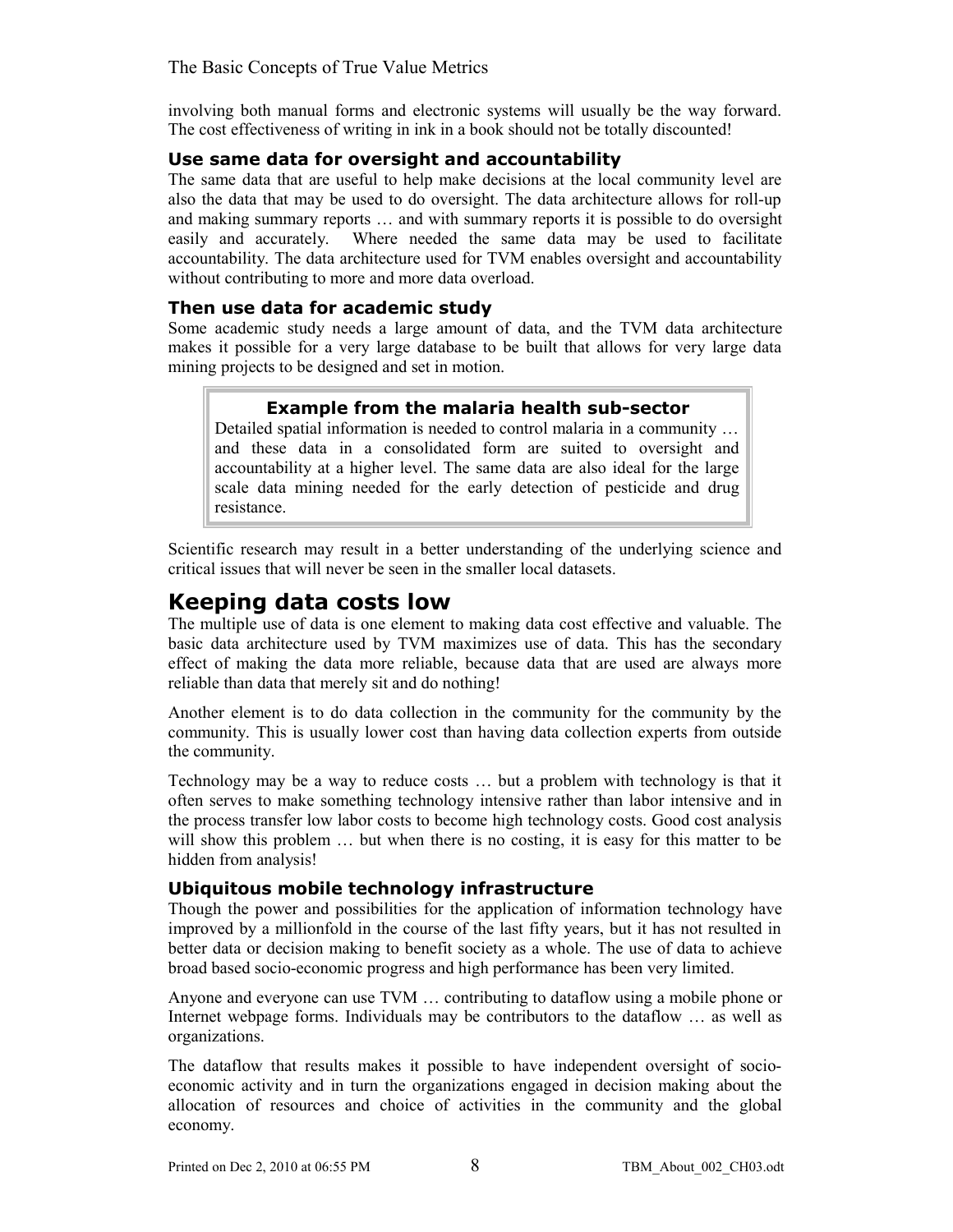All the stakeholders in society are able to make use of the data and analysis so that decision makers have the data that will help them … and there can be oversight and accountability about the progress and performance by all the socio-economic actors.

#### **Data transmission**

Modern technology makes it possible for data to move around the world instantly ... but why? The goal should be to use data usefully more than merely to have data. Although long distance and global data transmission is very low cost ... compared to pre-electronic times ... it is not costless, and it is unproductive.

Data that are useful for improving performance at the community level should be easily accessible for decision making at this level. These data do not need to travel far in order to be of material value locally. The same data, however, can be transmitted to a consolidated database for scientific analysis if that is required.

The Internet makes it possible for data to move from one part of the globe to another instantly. The only requirement is Internet access ... broadband Internet access. Increasingly broadband Internet access is widely available, though in many poorer countries the cost of access is relatively high. Data may be transmitted using an FTP (File Transfer Protocol), using an attachment to an e-mail or direct upload to a web-based application.

Mobile cell-phone technology has now become very widespread and is now capable of some data transfer more conveniently than using the Internet. Cell-phone coverage is now reaching most communities around the world, including quite poor and remote places.

Some special data design is needed for transmission efficiency, but transmission efficiency can be good where there is application of the relational model for database design.

#### **Data storage … and efficient access to use everywhere**

Data are essential to transparency and accountability but data that are needed are rarely easily accessible. Good data storage facilitates access. The details of the storage architecture will change from time to time ... but the general theme is that data should be accessible easily for those who need the data to make good decisions. There are multiple levels:

#### **1. Data in the hands of a data collection person**

These data are needed so that the work of data collection can be as efficient as possible ... including some immediate feedback about changes that might be locally important.

#### **2. Data at the community level**

These data may be analyzed very quickly to provide the information needed at the local level to determine what are the issues and how they might best be addressed.

#### **3. Data at the national oversight level**

These data are a component of the data needed for good governance and oversight.

#### **4. Data for national level research**

These data are a part of a research process that has the potential to help with both learning and teaching in the country

#### **5. Data for global research**

These data are a part of a research process that has the potential to advance learning on a global basis. Modern computational technology such as available at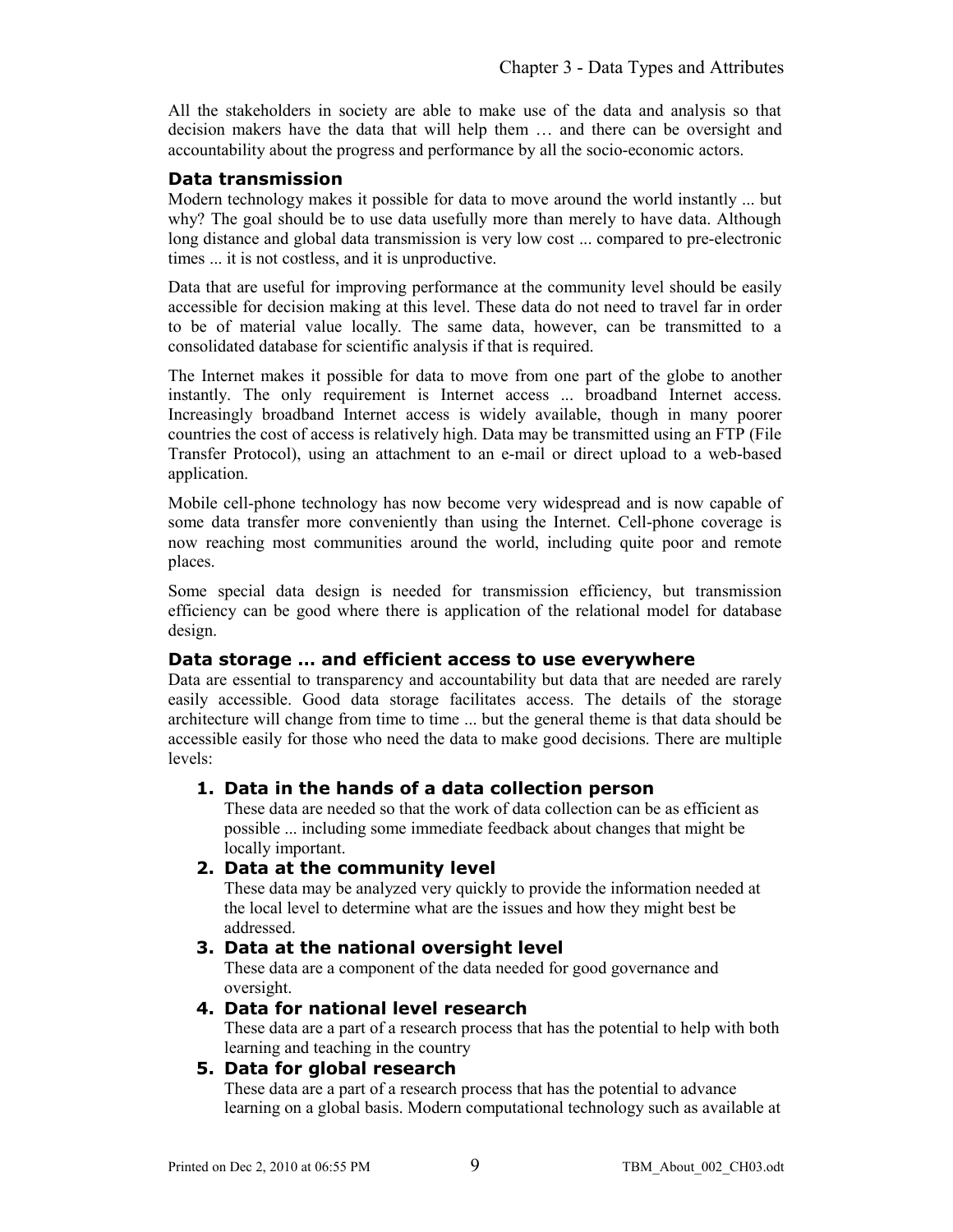#### The Basic Concepts of True Value Metrics

the US National Center for Supercomputing Applications (NCSA) makes it possible to process very large datasets and learn from these data.

Data are needed for the effective management of performance ... but it is not at all clear that the essential data are collected ... and to the extent that they exist, they are not easily accessible.

Because data are important for the administration of society, it is normal for there to be laws and regulations that give guidance about how data must be stored and be accessible to interested parties. In general these laws and regulations do not help very much with the issue of transparency and accountability as a part of day to day ordinary life. The issue of socio-economic performance and the impact on society is not part of the data landscape.

The corporate organization is increasingly aware that data storage is a cost in the best of times, and may be a catastrophic cost if the law and regulations are called into effect for access to these data.

Data storage has moved way beyond just paper ... everything can be digital ... everything can be organized so that there may be easy analysis and the data be valuable ... especially for society as a whole.

The cost effectiveness of technology is only going to be fully realized if the data architecture is sound and logical. This is the core of what TVM can do.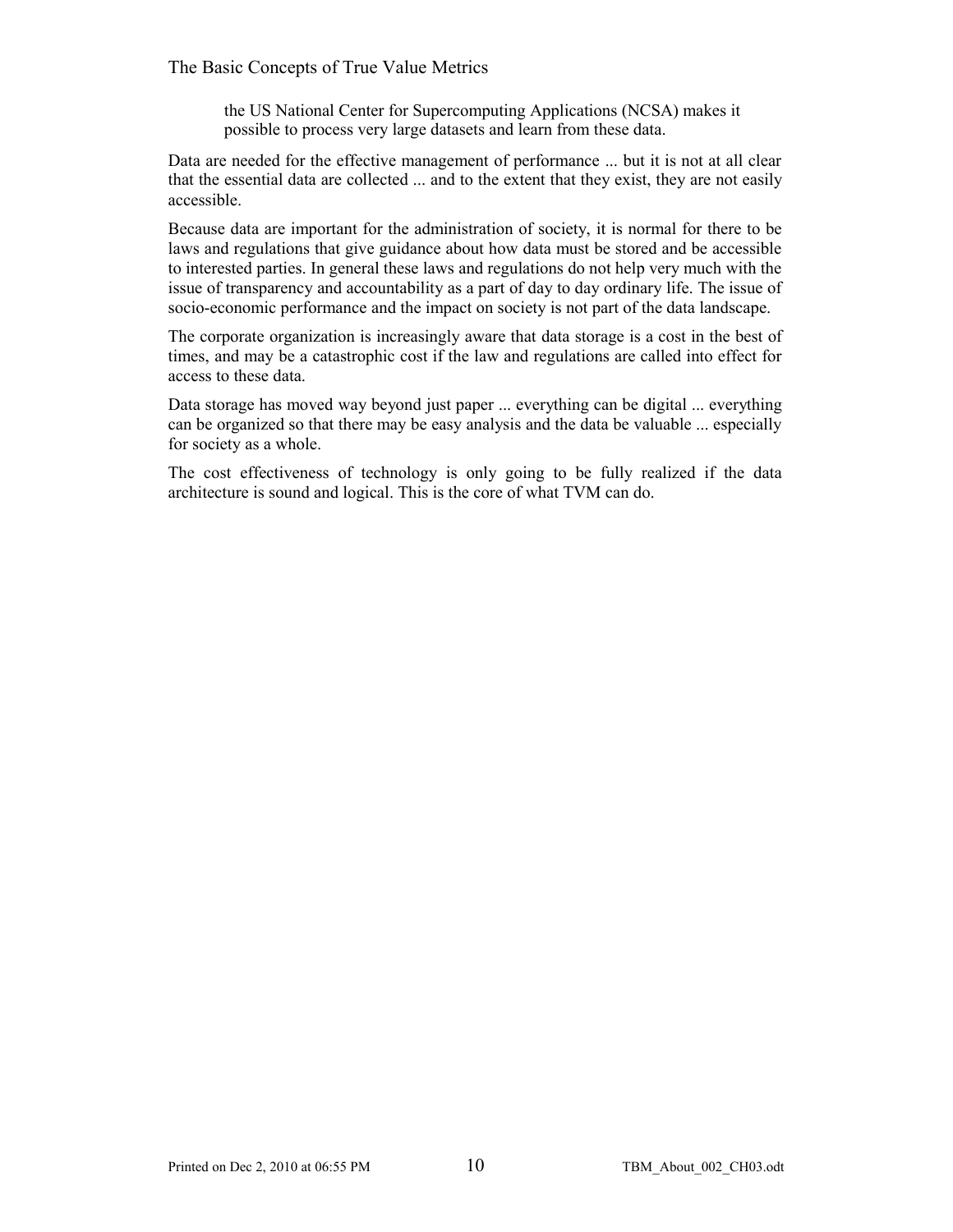### **Easy Data**

### **Data Acquisition is Expensive Use what is available!**

The fact is that there is a huge stock of data … much of which never gets used. Some is compiled at great expense, and then used just once and forgotten about. Consultants have been paid enormous amounts of money to study a variety of things … in practically every case the work includes compiling data, doing analysis and drawing some conclusions. Once the study is done, the data exist, but do not get used again. The system is high cost and inefficient. These data can have value in a system that seeks to understand community state, progress and performance at least cost.

#### **Easy data are everywhere**

Some data are easy to acquire ... some very difficult. To the extent possible, easy data should be used as much as possible. These data may sometimes be obtained very quickly. The key is not to ask for specific information in a specific form, but to ask about what data are available that broadly relate to the subject at hand and use these data to the maximum extent possible. In many cases these data are easily available.

Some easy data have the added advantage of providing some history from past periods that cannot be obtained in a data acquisition program that is only collecting current data.

#### **Data repositories and documentation centers**

A surprising amount of data exists … but it is only going to get found when there is some pro-active search. Much older historic data are in paper documents … and while not immediately usable in electronic media, the data may be transcribed if it seems to be of some value.

Of course care should be taken in using data … whether new data or old historic data, that the data represents what it purports to relate to! Much data has been "fabricated" over the years and served to satisfy some dataflow conditionality without in fact representing any reality at all.

#### **Some data … probably not very precise!**

In my experience, I know of a hospital in Africa that reported completely fictional data about its patients for years. The hospital was chronically short of doctors and nurses and had no admin staff … and was also short of money and medical supplies. It had to report extensive and intrusive statistics in order to have even a limited supply of drugs from the government. The forms were filled with numbers every month based on pure guesswork not based on any data collection process! Good decision … but does not make for great data. We need to be careful drawing important conclusions from unverified statistics!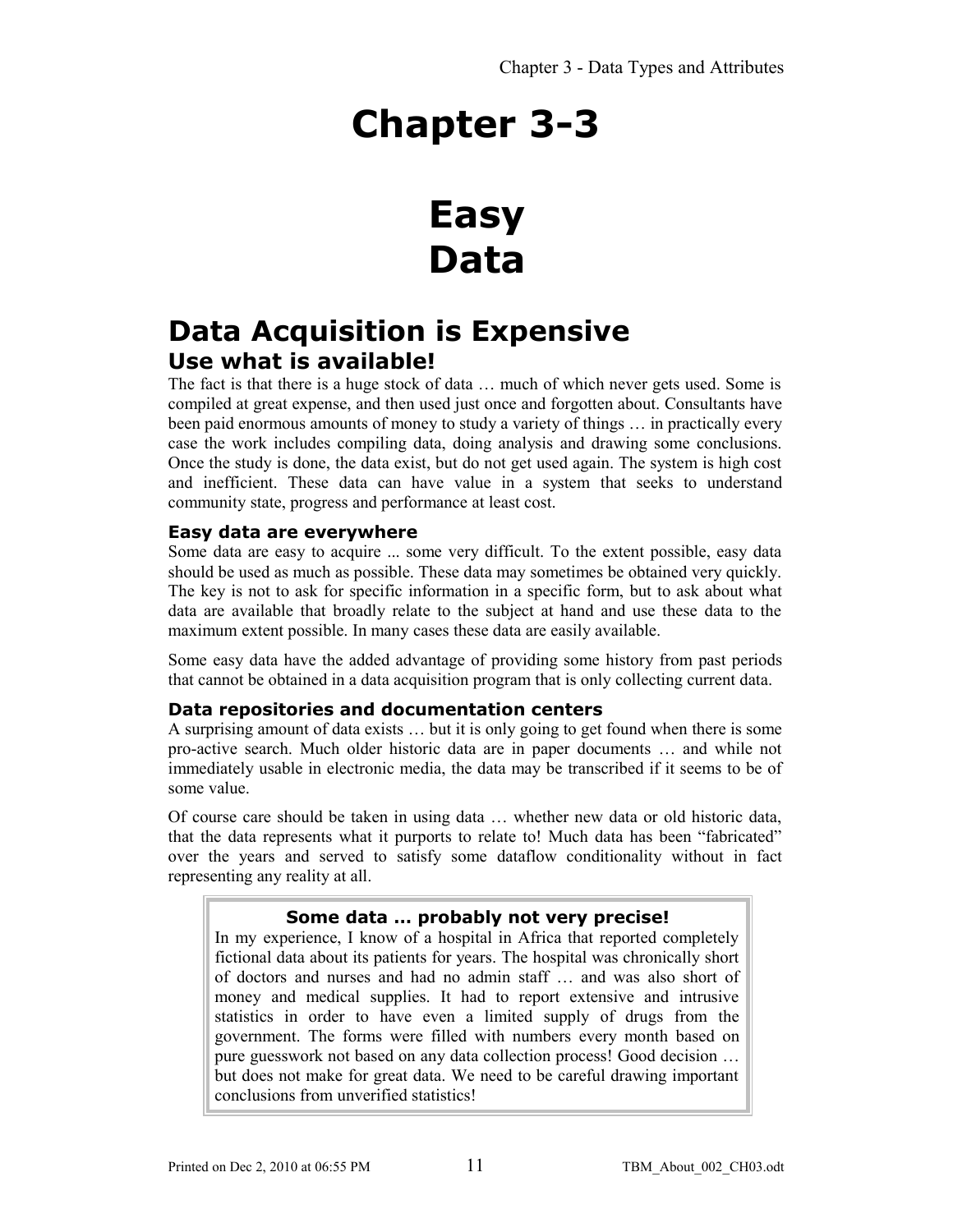#### **Walking around … observation and perception**

A large amount of data may be obtained simply by "walking around" … but converting this into a useful record is not particularly easy. Increasingly this is being done using photographic images, but too often there is inadequate labeling of the image. The time and the place are critical information … together with some brief narrative.

Training in "observation and perception" is helpful … too many people do not see what there is to be seen. Hardly anything of what people see gets into any system of metrics about the progress and performance of society. This has to change!

#### **Not more and more date … more information.**

The goal is not to get more and more data … but to get more and more understanding of the community and the socio-economic state, progress and performance.

Some duplicate data is an advantage. When the same set of facts is reported using two separate sets of data, there is a good probability that the data are accurate. If there are three separate sets of data also showing the same set of facts, then it is very likely that the data are accurate. More sets of data after this, does not add anything except cost.

Data about other things adds to understanding. If one set of data are about health, another set of data about education would be interesting … and any other sector that seems to be of importance in the community, especially the production sectors.

#### **Advanced common sense**

The key goal of data acquisition is to have data that are useful and help improve performance. The goal of TVM is not to have data suited to research studies, but to have data that are useful for decision making and measuring performance.

#### **Example of data acquisition for fishing fleet**

A group of experienced scientists were asked to collect data about the structure of the fishing fleet. They designed a survey and statistical method to make their inquiries and did a perfectly random set of interviews three times a week for six months. At the end of this time they had nearly nothing of value.

I was faced with the problem of time and money used and no useful data. I am an accountant that does not particularly like statistical data. Every fishing boat has a license. To get a license the fishing boat must be registered ... and to get registered a form has to be filled in, and is filed somewhere! I found the filing cabinets and now had details of every fishing boat ever registered ... date of registration, size, type of construction, date of construction, engine make and horsepower, fishing gear type, refrigeration equipment or not, etc., etc.. After a day of data entry typing there was a respectable database. After a few days of checking at the fishing port we were able to verify much of the data in the database ... and now had complete and good data about the fishing fleet.

This cost effective data collection was obtained by building on data that was already available ... but unused because it was in another department!

Sometimes, the understanding of data may be enhanced by statistical study ... but good techniques of data collection, accounting and analysis are usually sufficient to get good management information for decision making. The key is to fully understand what data are important and what issues have a material impact on performance.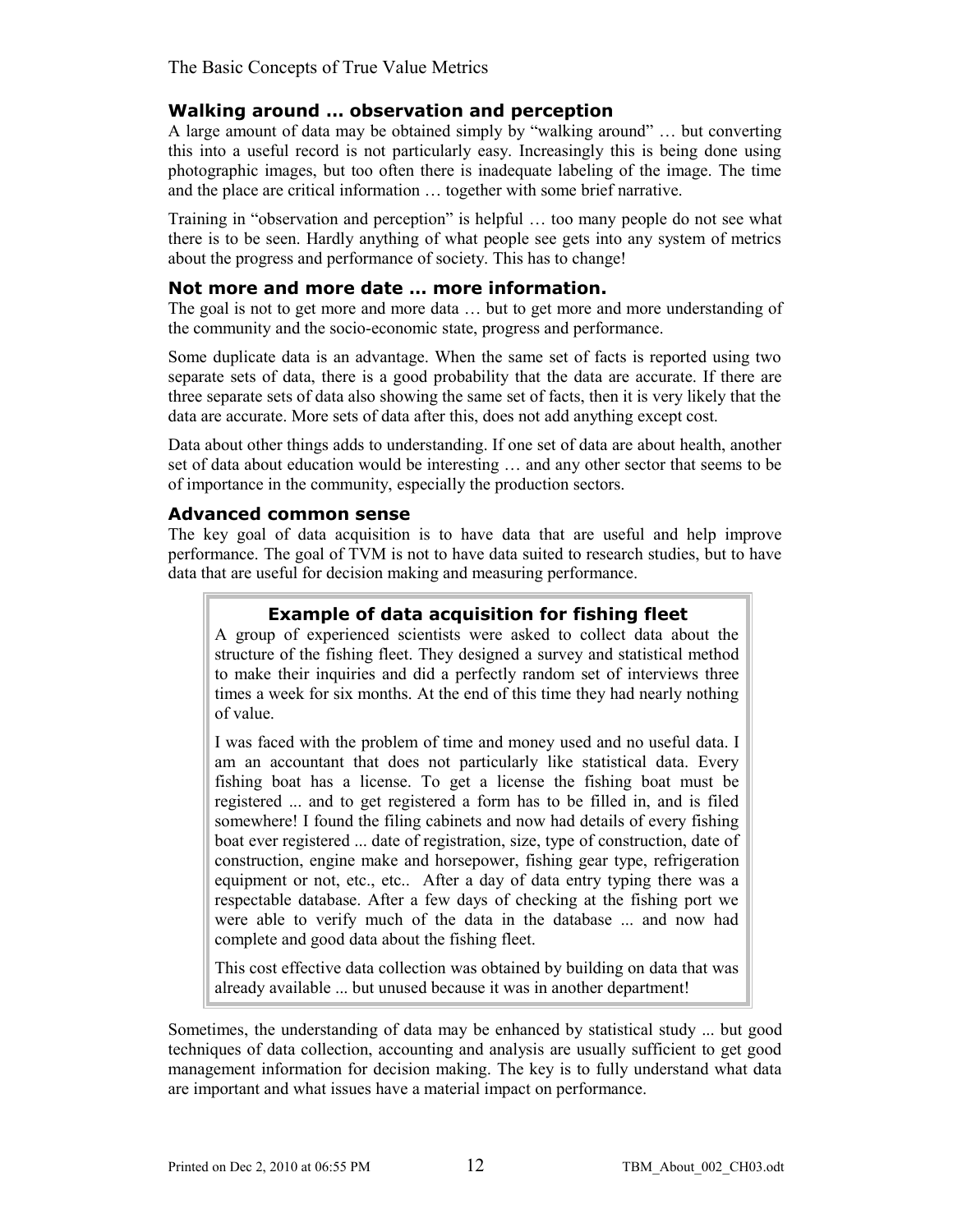### **Some Data Distinctions**

### **Transient and Permanent Data**

Treat transient and permanent data differently. Some facts change very quickly … some facts change very slowly, if at all. Building a complete set of metrics is done best and at least cost when the difference between transient data and permanent data is taken into consideration.

#### **Permanent and current files in the audit context**

In the pre-computer days of audit there was a "permanent file" for each client which carried forward from year to year and a "current file" for this year's audit. All the data that changed slowly was accessible in the permanent file, and the data that changed all the time was handled for audit in the current file.

#### **Permanent data Much of the balance sheet is permanent data**

Much data about community changes quite slowly and should be handled as permanent data. Permanent data should be compiled once, and then over time the accuracy of these data should be checked and the data refined. Permanent data should be correct, and as detailed as it needs to be. To get permanent data that is correct and detailed is not very costly when this iterative improvement approach is used.

#### **Incorrect permanent data**

People who do not understand the difference between permanent and transient data tend to start from scratch every time they want data … and they always end up working with first generation data that are notoriously error prone.

The balance sheet has many elements that are permanent in character. Fixed assets are one category of asset that are near permanent … changing relatively slowly over time. In contrast stock (inventory) changes quickly, essentially every day all the time.

Much of the data used to record the "state" of the community or other entity changes quite slowly … some of the data does not change at all over time. These data are known as permanent data. TVM aims to have the permanent data about a community as accurate as possible, as useful as possible and easy to access.

The balance sheet of a community or other entity is a comparatively easy set of data to use for analysis and management. The data is fixed in time … and the period over which comparative change is done may be selected at will.

It is relatively easy to get good permanent data. By getting high quality in the permanent data, everything becomes very much easier and the information rapidly gains credibility.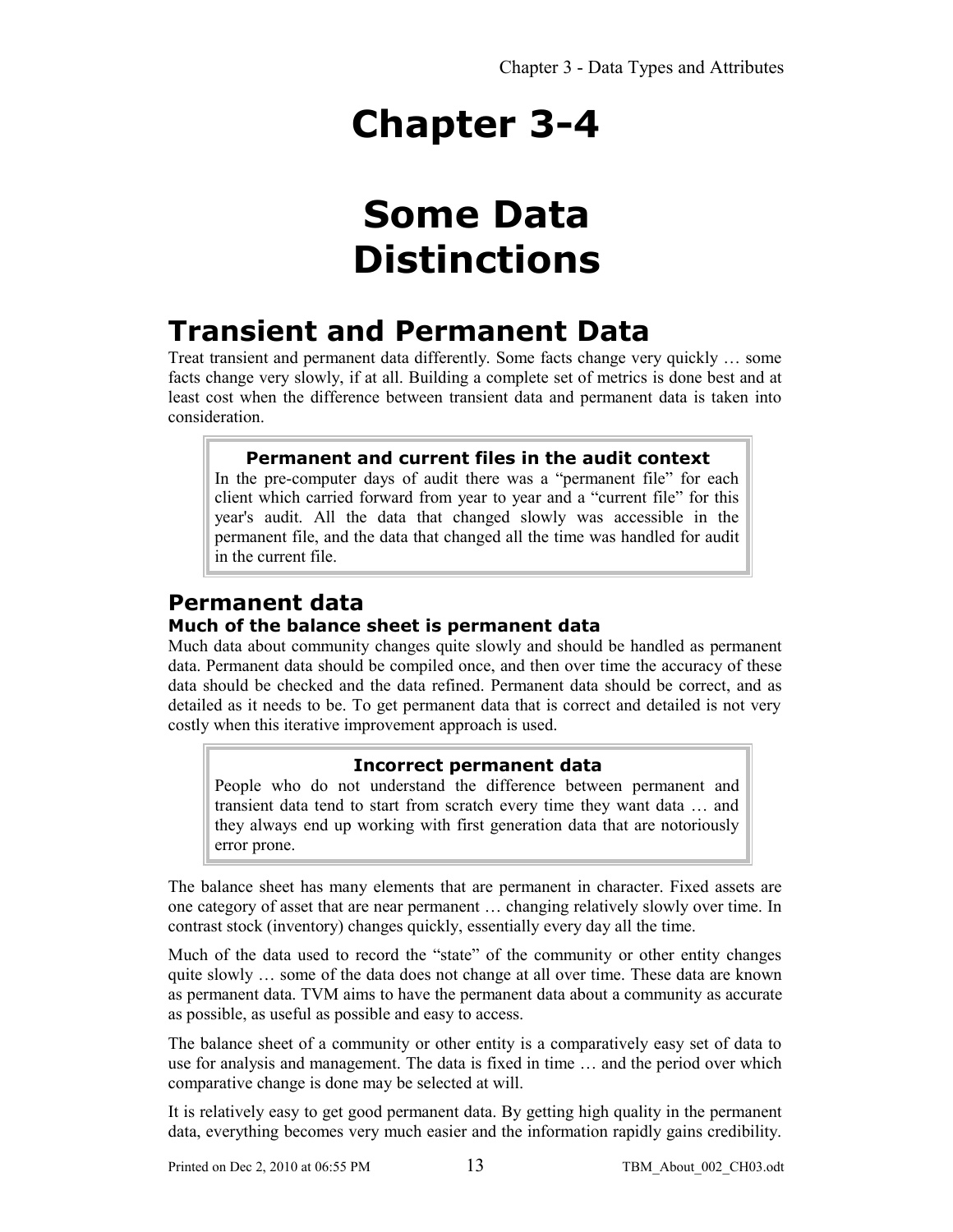The Basic Concepts of True Value Metrics

With high quality permanent data it becomes far easier to understand and to put the transaction data into a proper context.

#### **Transaction Data Change is the aggregation of transaction data**

Transaction data is changing all the time … there are a lot of transaction data … millions or billions of transactions within accounting systems everywhere … and socio-economic transactions in society at large. Transient data changes rapidly. In business accounting, all of the profit and loss accounts change quickly … every day all the time … and as these accounts change the stock (inventory) accounts changes quickly as well.

In accountancy, all transaction data are recorded and organized according to account classifications. Review of every every transaction is impossible … the ultimate in data overload … but using a periodic summary of transactions organized by account classification and an impossible overload becomes manageable.

The frequency of the periodic summary is an important determinant of effectiveness. Too frequent and there is data overload … too infrequent and important changes in data may be missed. In a corporate business setting, one solution to this matter is to have monthly management financial accounts, and key operating data that reflect the specific process and its characteristics. Production and inventory records are almost real time review for production purposes … with the financial summary review just once a month. External reporting is perhaps quarterly and full financial reporting once a year.

In money accounting the profit and loss account reflect a lot of transient data … the balance sheet is slower moving with more permanent data. Part of the genius of accountancy is that the change in the balance sheet is the net of ALL the transactions of the profit and loss accounts. This means that in effect performance can be measured simply by using the balance sheet.

Community reporting can have a similar structure. There can be periodic value reporting for the community as a whole using the "state" of the community or balance sheet of the community, and change in state from one time to another to be progress of the community.

Separately there can be analysis of activities in the community that are have impact on the community.

In money accounting all the financial transactions of the organization are recorded in a systematic way with enough coding to facilitate meaningful analysis. In a big organization there may be millions of individual transactions. Modern computers and information technology facilitates the handling of large amounts of data, but the basic architecture of accountancy also makes it possible for a large number of transactions to be organized usefully even without the use of computers.

In accountancy, the operating statement reflects the aggregation of transaction data, and the balance sheet an aggregation of items that change as a result of the transactions. This is reflected in the accounting constructs of balance sheet and operating statement, with the balance sheet representing the more permanent data and the operating statement the more transient data.

In practical terms this translates into an ability to verify balance sheet reports more easily than one can verify transient operating statement transactions. This is a vital matter, because fraud and corruption can easily take place within the activities of an organization and the funding of these activities, but it can easily be detected if there is meaningful oversight of the results and the balance sheet that puts result on the record. Data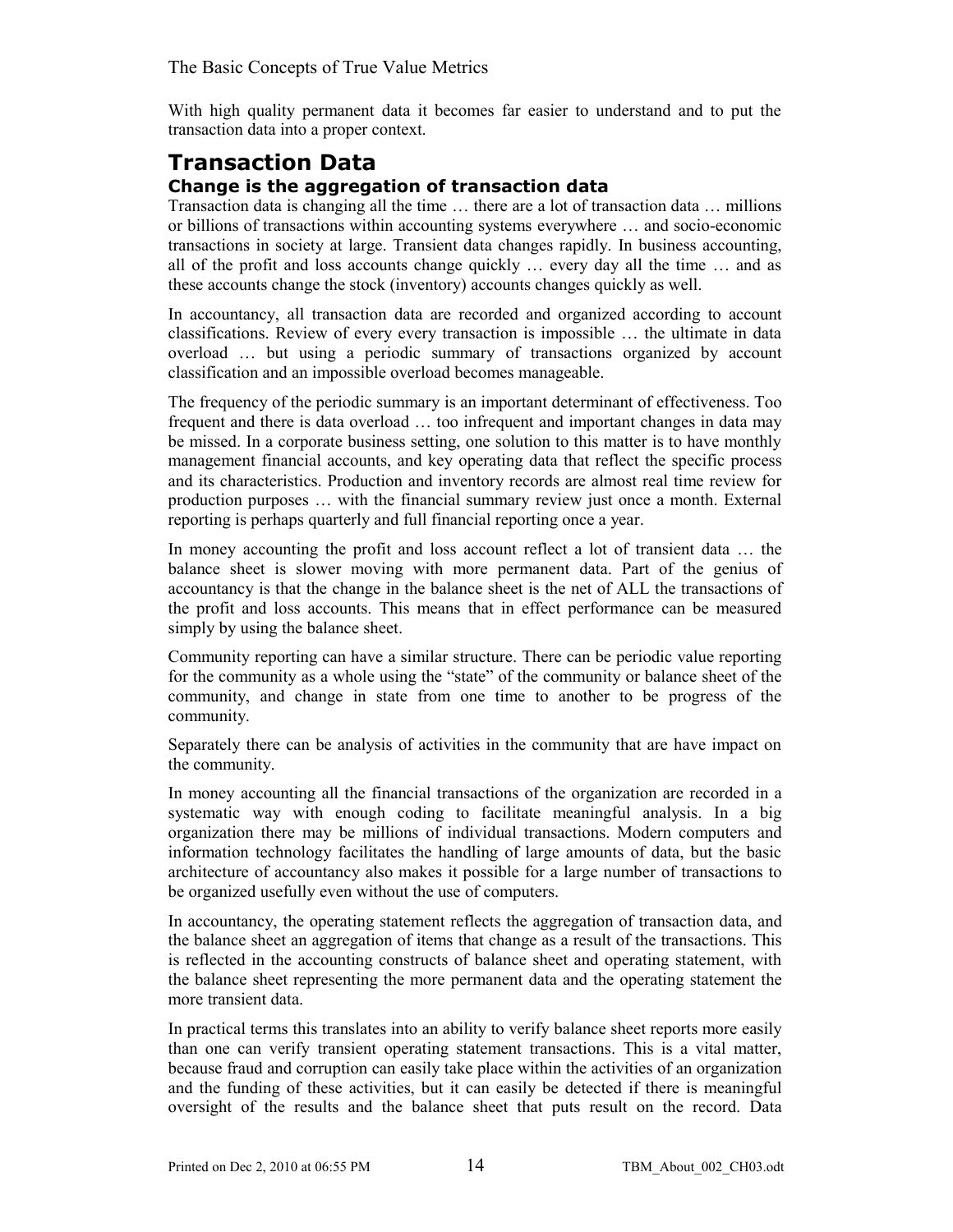collection costs are optimized when the data are collected using techniques that are appropriate to the type of data.

Activity data is more difficult to acquire than permanent data. There is more of it ... but not all of it is needed. Activity data are needed about issues that are important in the community and the subject of current analysis and action.

In accounting all economic transactions are recorded ... in TVM all transactions that are of relevance to the measurement and management of performance need to be recorded. Because of the relational architecture of the data, it is simple to record data in a way that is simple and very precise. Where the data are being collected for use in a relational analytical environment, the permanent data are all accessible to any transaction related to this permanent data.

#### **Executive data … summary data Helps the understanding of large amounts of data**

Executive data are summaries of transactions that facilitate analysis and decision making. These data are used to "slow down" the flow of data to decision makers so that "they have time to think!" They are also easier to store and easier to access when needed. Even with very fast computers it takes time to "query" the transaction data warehouse in order to get a response … and frequently the response needed may be anticipated.

In good accounting systems and in TVM there are data that flow all the time with absolutely nothing done in response to the data. However, there is action and decision making when there are changes in the data that indicate that something is "going wrong" or something has changed. Good systems alert decision makers to changes very quickly … in most of society there are little or no data to alert decision makers until it is too late!

One form of executive summary data are periodic statements of progress and performance for a reporting entity. This summarization consolidates all the similar transactions for a period into a single datapoint and makes review of these data quick and easy.

Summary data are produced routinely in accounting systems using "accounts". Transaction data are posted to accounts, and the accounts are periodically totaled to prepare periodic financial statements. Many transactions are able to be summarized into a relatively few summary numbers that have meaning and are useful for analysis and the tracking of performance.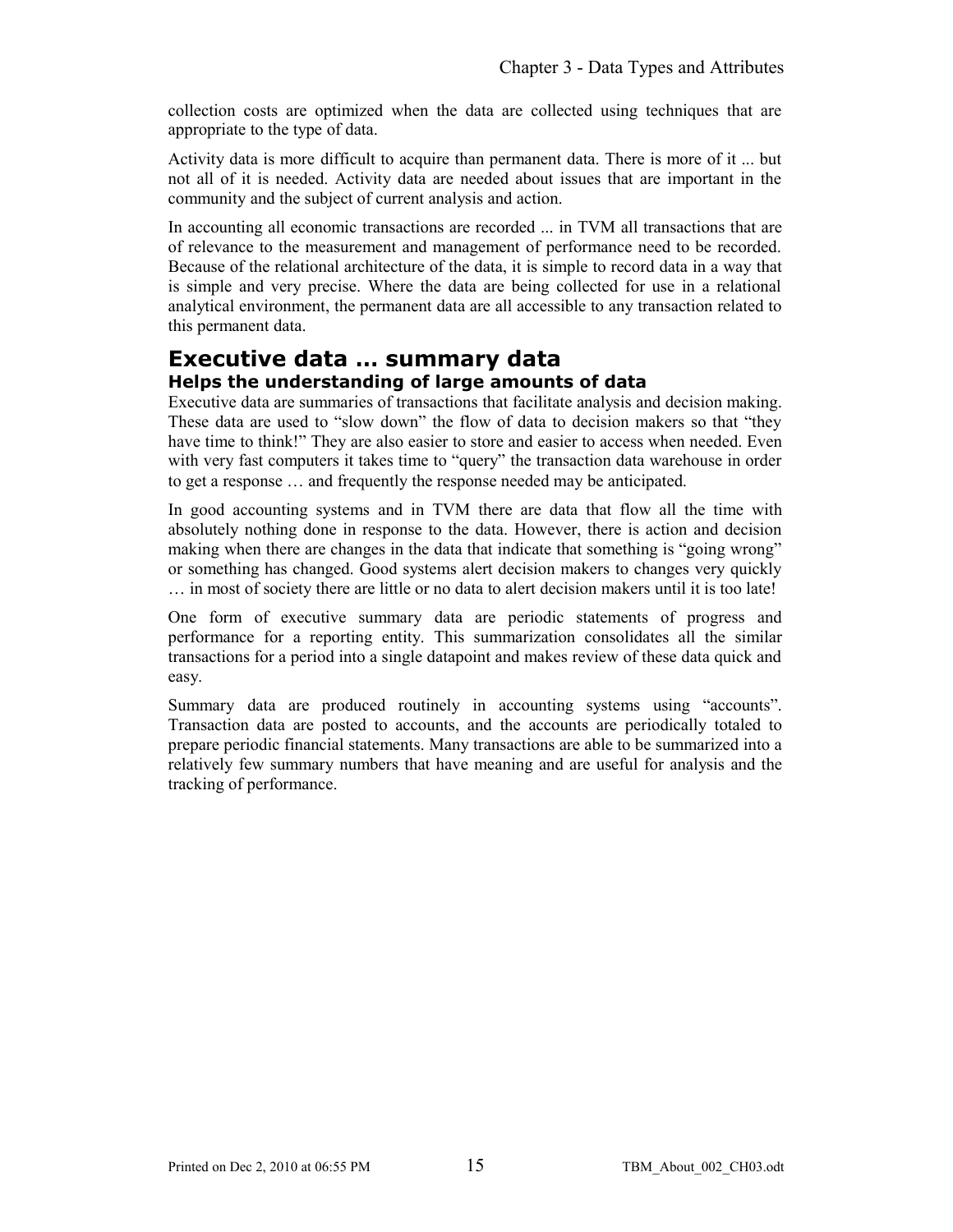## **Qualitative Information**

### **More of This Than Anything Else And not much of great utility**

#### **These data not easy to use**

In the last decade there has been an explosive growth in the quantity of information ... most of it qualitative information, and almost none organized for easy analysis. The pace of increase in qualitative data has accelerated in the last five years as more and more still images and video join the simple text explosion.

Qualitative information is important … but it is not easy to manage and use. Rather qualitative information works well to clog the system and create information overload.

The academic community with the support of the ICT industry is researching to find ways to take advantage of this huge stock of information … and to profit from it.

There has been modest progress in getting more qualitative data organized, but these initiatives are puny relative to the disorganized text, image and video information that is now swirling around the society.

One of the keys to making effective use of qualitative information is to get it "organized" in an appropriate way. A starting point is for individual data elements to be associated with key attributes like the time, place and source of the information.

#### **TVM is not journalism**

Journalists are taught that they need to tell stories … create human interest … make believable with numbers … and so on. TVM is not journalism, but is a simple data system that aims to have data that are right, are useful and are reliable. In TVM, boring is OK … stories and numbers that result in misinformation are not!

Qualitative data often includes some numbers, but these are rarely reliable especially if the text had its origin as journalism where numbers are often added for effect without doing much validation of the veracity of the number.

Qualitative data do not have great utility and contribute to data overload. The bad news is that there are more and more data communicating less and less. The good news is that there is technology that is able to handle data at a lower and lower cost.

#### **Getting qualitative data organized This basic organization is needed**

Qualitative data must be organized in some way … such as pulling similar sets of data together to make it possible to sense what the complete profile of something looks like. The first cut at organization is to pull together data that relate to a specific place … and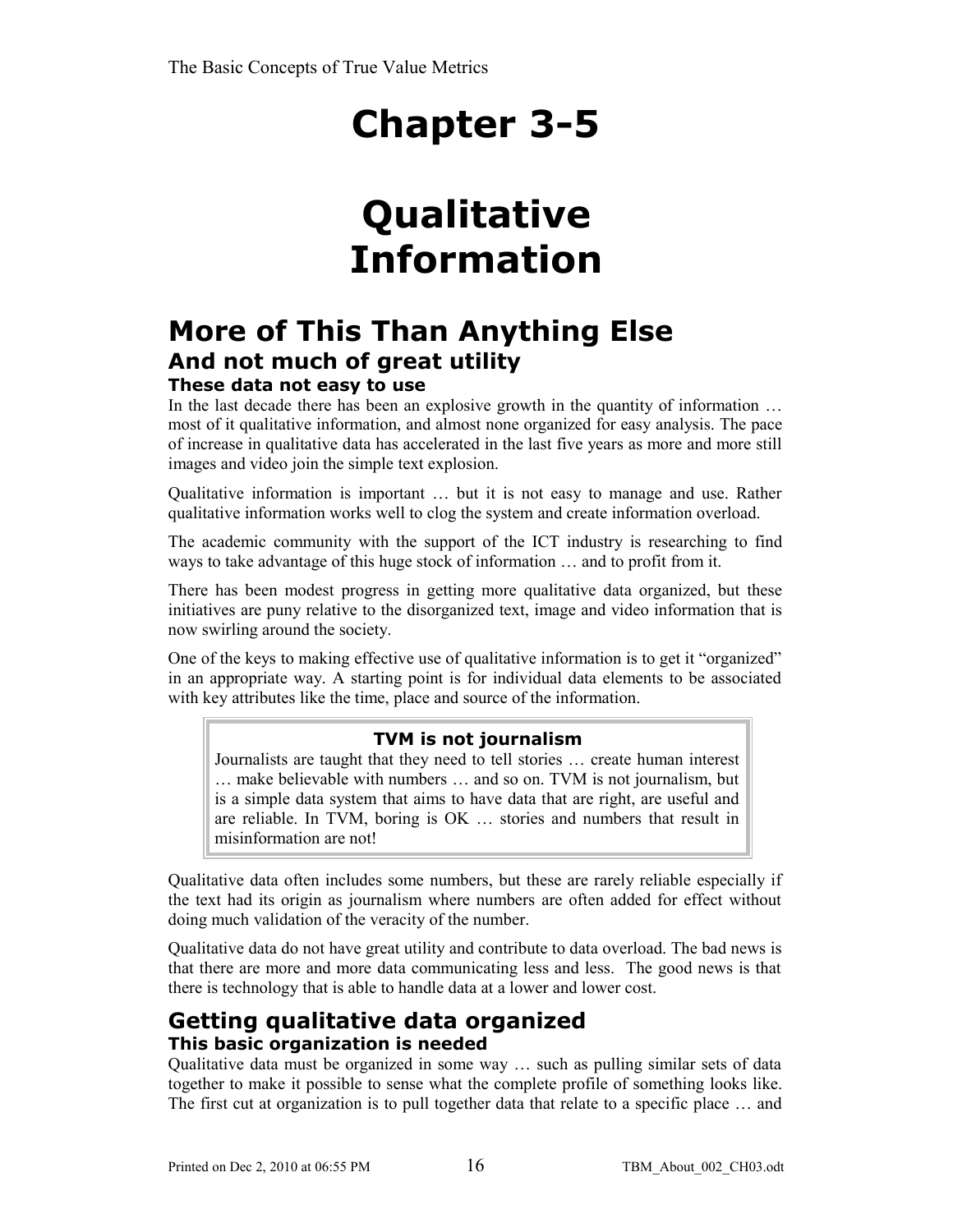within these data organize the data around subjects ... and then organize into time sequence.

#### **Where best to coordinate?**

High level planners and evaluation experts fall back on lack of coordination as the reason initiative fail to achieve their goals … especially around the World Bank and United Nations, and the official relief and development assistance (ORDA) community. This leads to the conclusion and recommendation that there should be a coordination mechanism … and soon there is another overhead organization doing "coordination". TVM has a different conclusion … that there should be more specific expertise at the "top" with little "coordination" and heavy coordination at the community level where different sectors, organizations and activities have all got to work together in order to get anything done.

Qualitative data organized in time sequence, within sector, within community is a good foundation for coordination … and the start of analysis that will help to coordinate priority initiatives in the community. Data organized in this manner has the potential to be able guide the focus of effort and resource allocation so what needs to be done can get done.

#### **Data have more utility when related to time and place**

Any sort of data has more utility when related to time and place. Stories without time and place are potentially dangerous … potential misinformation that encourages wrong behavior. It is widely practiced in fund raising for not-for-profit organizations and discredits the sector.

Descriptive data that related so something at a specific place and time is a starting point for the analysis of change. Another description at the same place at a different time allows for comparison and something of interest may be learned about any change that has taken place … whether or not there is progress or not … whether or not there has been any change!

### **Getting utility from qualitative information**

When there is numerical information it is possible to get the data easily organized and summarized … but it is also possible to have qualitative information that is also very useful without having much in a numerical form

#### **Cholera in Haiti**

When the news media reported the presence of a deadly cholera outbreak in Haiti … it was interesting bad news, and not immediately apparent that it had management utility. The news becomes more useful when it was related to the cholera situation in the past. A few months before there was no cholera and no news. There was a change for the worse … and there must be a reason.

We know that the sanitation situation in Haiti has been totally unacceptable for a long time and was likely to result in a bad health impact … much more should have been done to avoid cholera getting into the transitional camps … and we now know that whatever was done was insufficient. We do not know explicitly who is responsible … but we do know enough to be able to stir-up the parties who should have been responsible.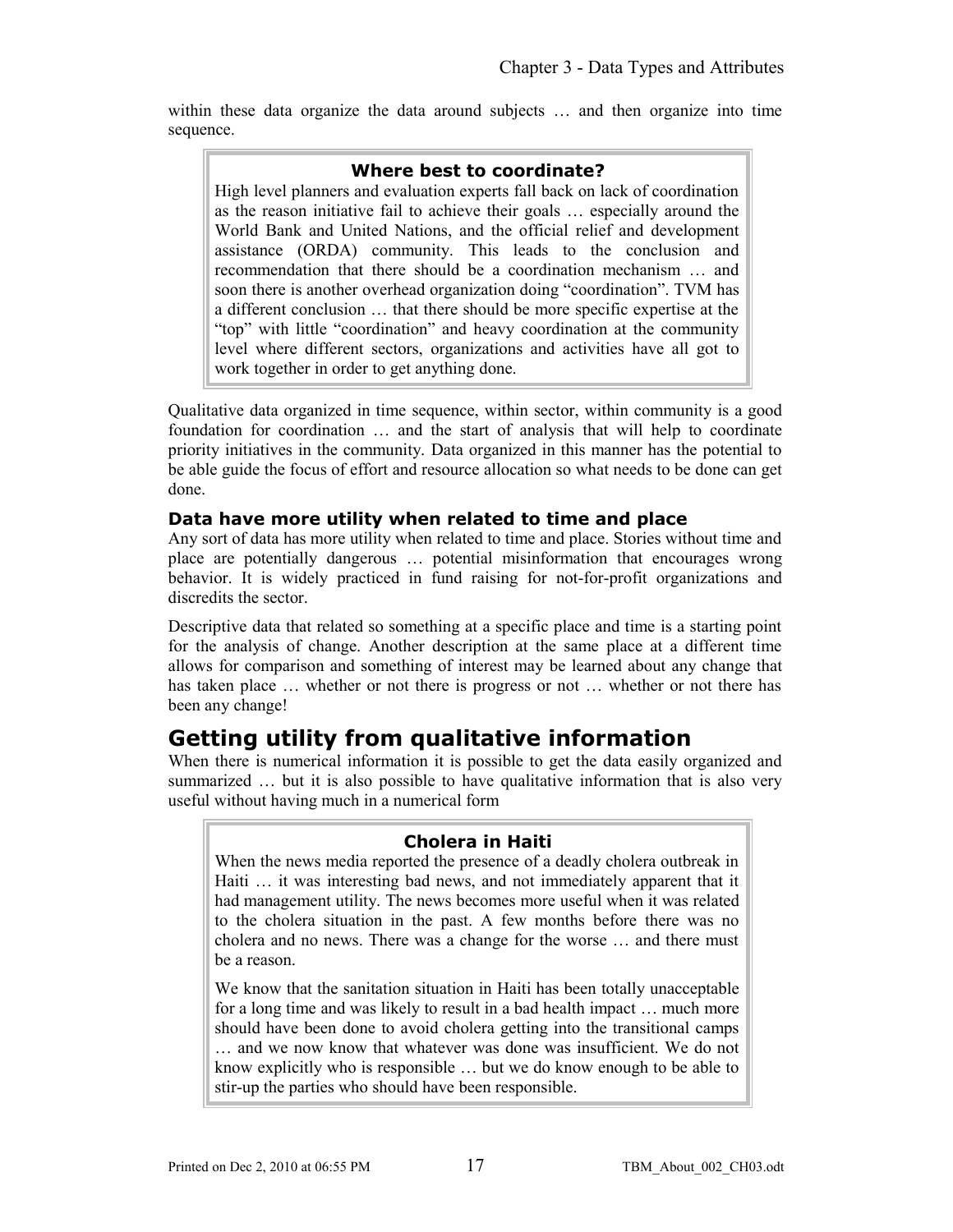The Basic Concepts of True Value Metrics

The purpose of information is to get better decisions made … not merely to have intellectual and academically rigorous data that has huge cost but little utility.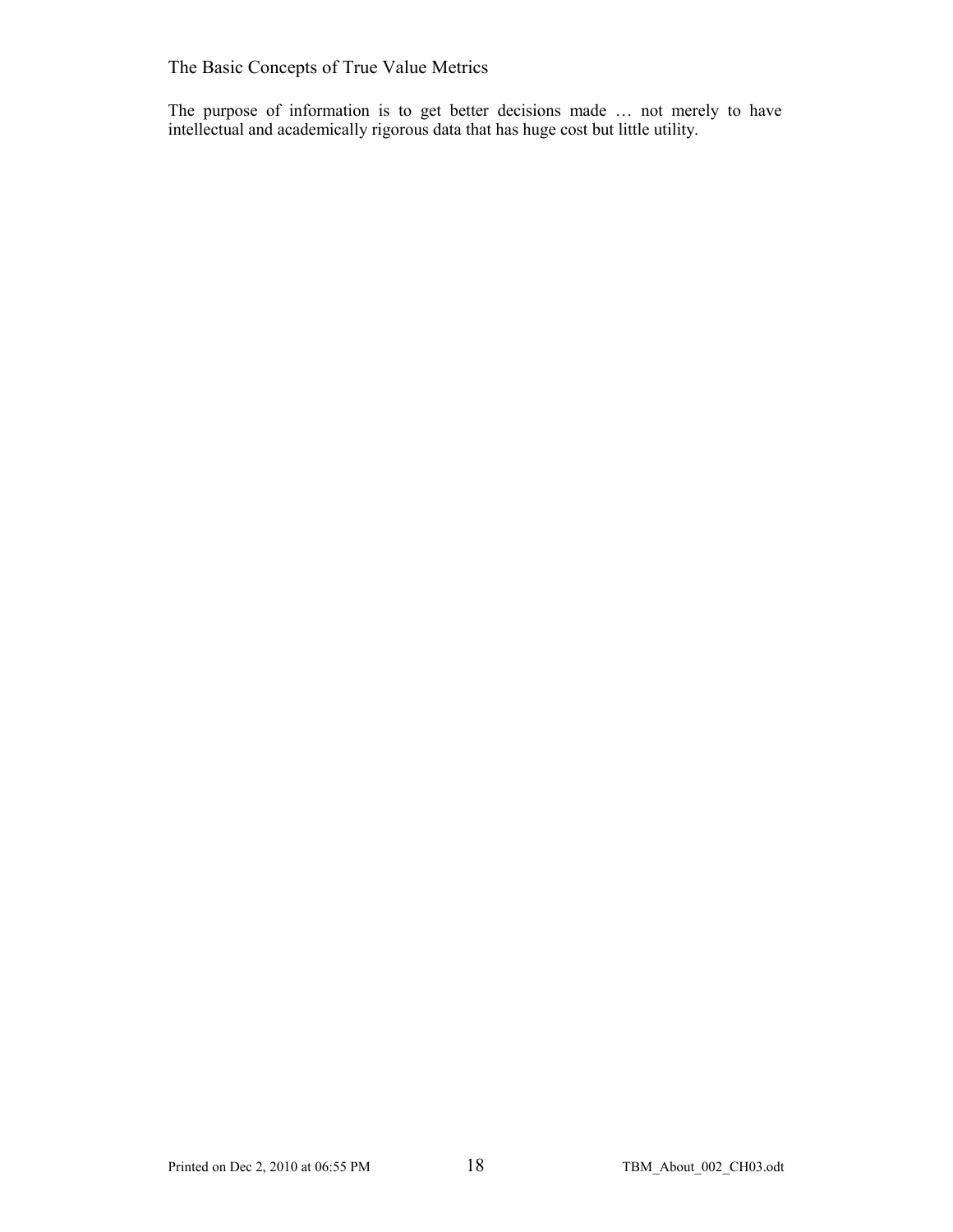## **Quantitative Information**

### **Numbers Help in Many Ways Metrics about key items**

#### **Many different units of measure**

Quantity metrics help to identify what is important and what is not. Numbers and the associated "unit of measure" make it very clear what is the scale of what is being reported. The media routinely included "numbers" in their reports, but the numbers rarely are presented in the clearest manner, but in ways that "support" the thesis of the article. TVM has a very different approach. Numbers are used to make the facts as clear as possible so that it is possible to ascertain with confidence how good decision making is and what results are being achieved.

#### **How many? How big? About people?**

One of the most important questions is to do with people. How many people are there? With this number it is possible to calculate the "per capita" of any money or value metric, and with this have a way to do simple comparison with other places.

There are many measures that relate to people. Some are to do with quality of life … some are to do with the health of people … some the education and skill status.

#### **Metrics about place?**

Another important question is how big a place. A big number of people and a small place has a different dynamic than a small number of people and a big place.

#### **What time? How long in time?**

Whenever "state" is referred to, there is a need to know "At what time?". State may change over time, so information about state without knowing what time is insufficient.

Progress is about change over time. The pace of progress is dependent on how long in time between one measurement of state and the next. Accordingly a balance sheet should always be associated with a date time stamp.

Data about an activity my be associated with the state in which case a date time stamp is needed or it may be associated with work being done in which case the time duration information is needed.

Lack of clarity about time is one of the ways in which information is distorted. Numbers are made to appear much bigger than they are by reporting numbers that refer to a very long period of time … and made to appear small by associating them with a short time period.

Far too often, important news stories are supported by images that are associated with an undisclosed time … perhaps giving an incorrect impression.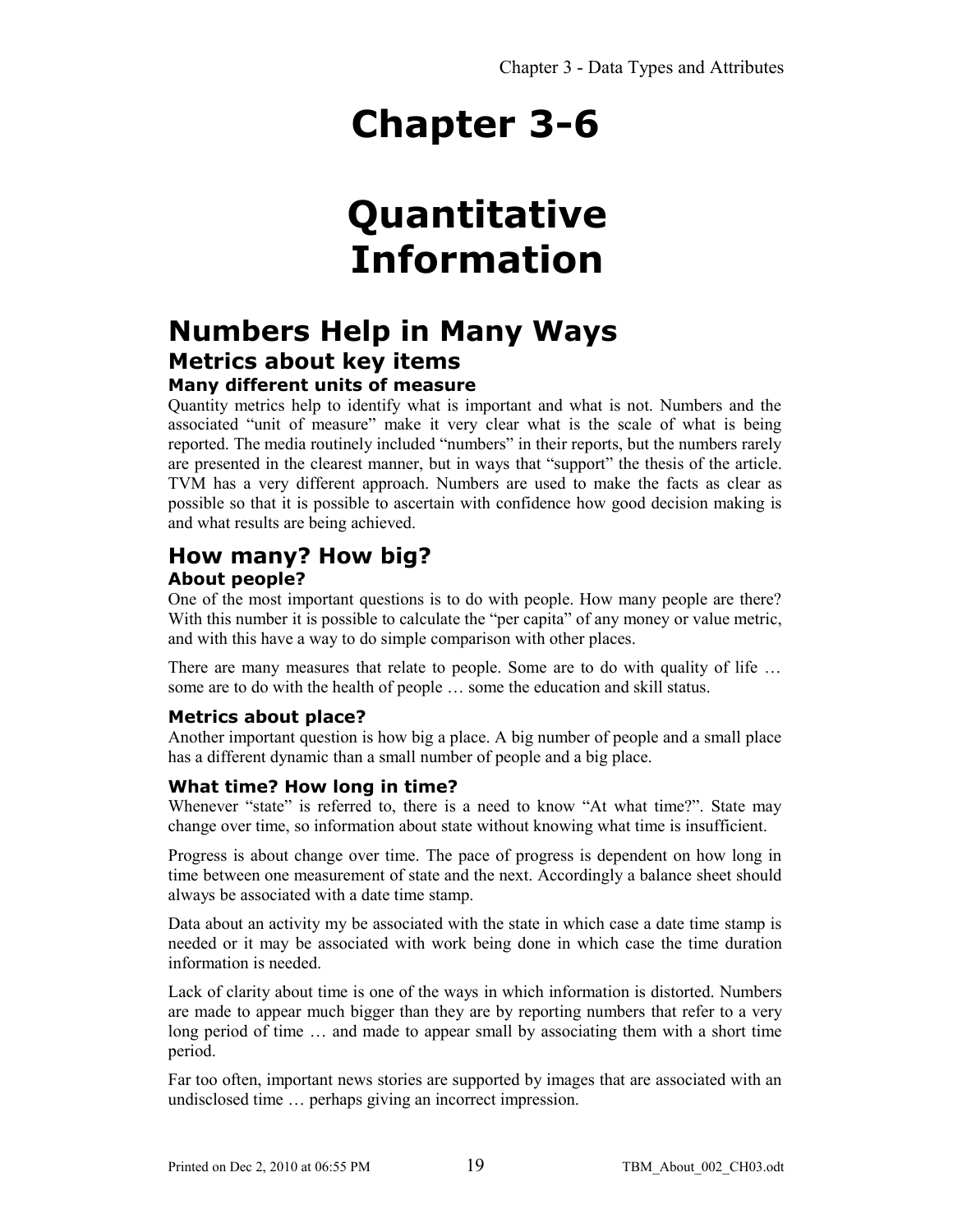The Basic Concepts of True Value Metrics

#### **Where? How far in distance?**

Data that are associated with a specific place are more valuable than data that are not. Different places have different characteristics … averages created from small samples and associated with big areas can rarely can be associated with anything real. A small amount of data about a specific place may be very informative.

"How far" is a useful fact in many situations. Knowing where is useful … but so also is knowing where in relation to some other place.

#### **Indexes of how good or bad?**

Numbers are useful to quantify many different items and facilitate comparison and how one situation relates to another.

Indexes of various sorts may be used. In TVM, a simple index may be used to identify progress. Simple indexes should be used with care. They may be used, for example, in the context of multiple baseline time series analysis of community performance.

#### **Standard value and quality of life**

The quantification of the elements that go to making up the quality of life is a critical factor in true value metrics meaning anything. This is not an easy process but it can be done.

TVM uses a system of standard values rather like the system of standard costs that are used in cost accounting. Everything that goes into making up quality of life is assigned a standard value … not a money value but an index that has a basis other than money. Something has a value of 1000 … everything else is valued relative to this element.

Everything is relative. The same element may be quantified differently in different places because of, for example, cultural differences. The same element may have a different quantification because of perceptions of value that change with age … or between ethnic groups, etc.

### **Business and economic metrics**

#### **Key item control**

Most business activities have a quantity element as well as the money and financial measures. Keeping records about key items helps to manage large and complex organizations.

#### **Performance of the economy**

There are hundreds if not thousands of different quantitative economic indicators. These indicators have been incorporated into all sorts of economic models that are used for the analysis of the performance of the economy and the impact this performance will have on various money measures like corporate profit performance, stock market prices and GDP growth.

These various quantitative measures should also be associated with the value dimension of socio-economic performance.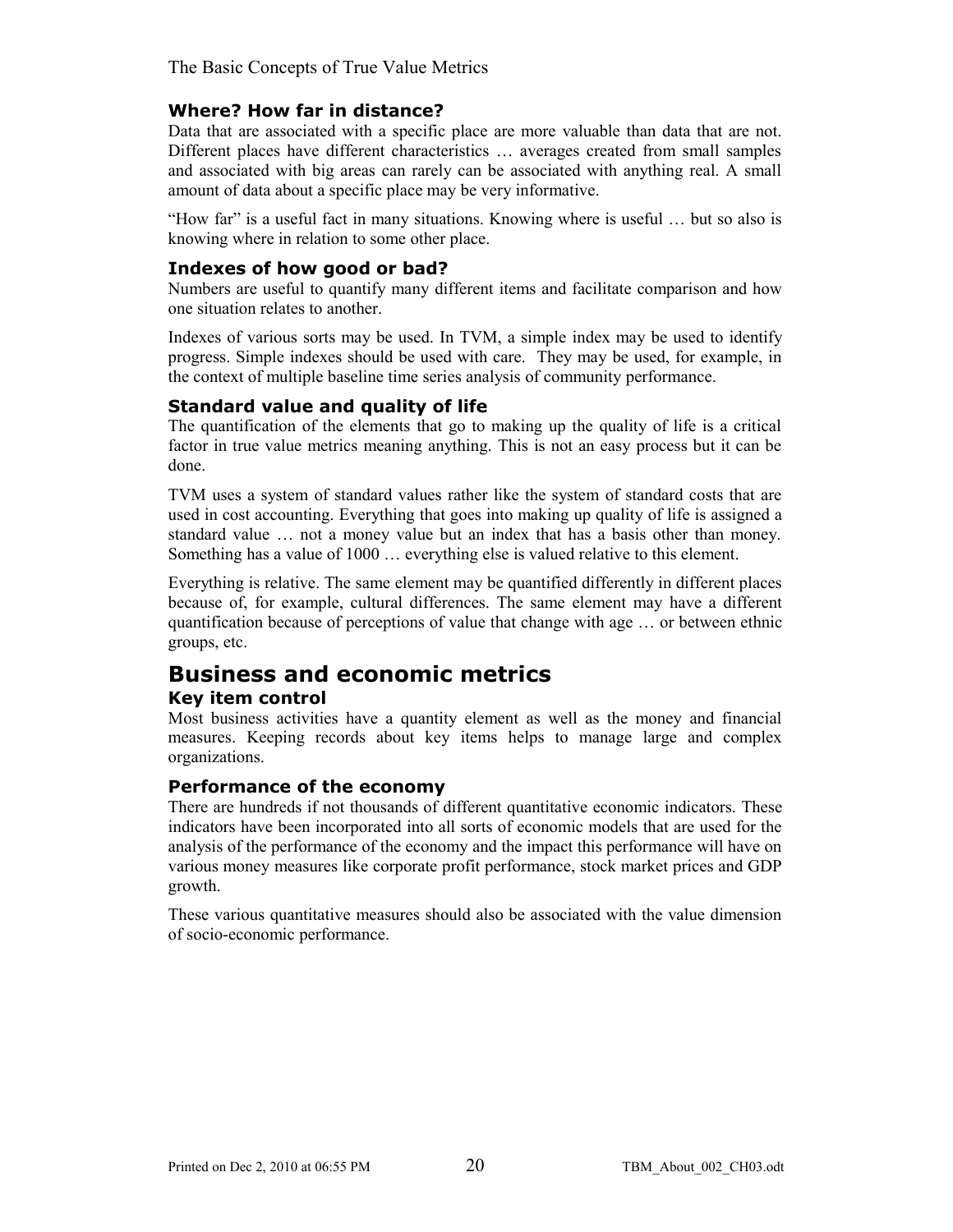## **Money Numbers**

### **What Does Money Measure Anyway? Money numbers are ubiquitous**

Almost all the numbers used in business and economics have money as the unit of measure. Money is the most common measure used throughout business to measure performance … the money expended, the money that is received, and then the profit. Most economic measures are expressed in money terms … and indexes are derivatives of money measures.

#### **Money … a currency as a unit of measure**

Cost, price and profit are very important numbers in money accounting related to all economic activity. Though modern society is founded on economic activity, there is a surprising lack of information about cost and value though there are massive datasets about prices. ... that is what a buyer pays for a product or services, and what prices stocks and other financial interests are trading at, what prices commodities are trading at, etc. There is by contrast almost no data about costs ... and even less organized data about value.

Corporate accountancy is only about money cost and money price. TVM uses cost, price and value. Cost, price and value are the three key numbers that describe economic activity. The relationship between these numbers determines the performance of almost any economic activity. All of these measures are important ... any one missing and the understanding of the dynamic of societal progress is compromised.

#### **What is money?**

Money as a metric used to be easy … its simple definition was that it was a medium of exchange and a store of value. The size of money was fixed relative to a given amount of gold. Gold was fixed in price relative to money and money was fixed relative to gold, or fixed relative to another system of money that was fixed relative to gold.

But all the simplicity disappears when the size of money is driven by market forces and economic decision makers rather than being related to a given amount of gold. With money no longer tied to gold but reflecting market forces and economic decisions the use of money as a metric becomes problematic.

#### **What is wealth?**

Wealth is a concept of the amount of economic good that there is. Wealth may be owned by an individual or family, or it may exist in the society at large. Typically wealth is measured in money terms.

#### **Many global currencies**

In the first half of the  $20<sup>th</sup>$  century the UK Pound Sterling and the US Dollar were the dominant world currencies. In the post WWII era the UK Pound declined in importance and the US dollar became the dominant world currency. As the global economy has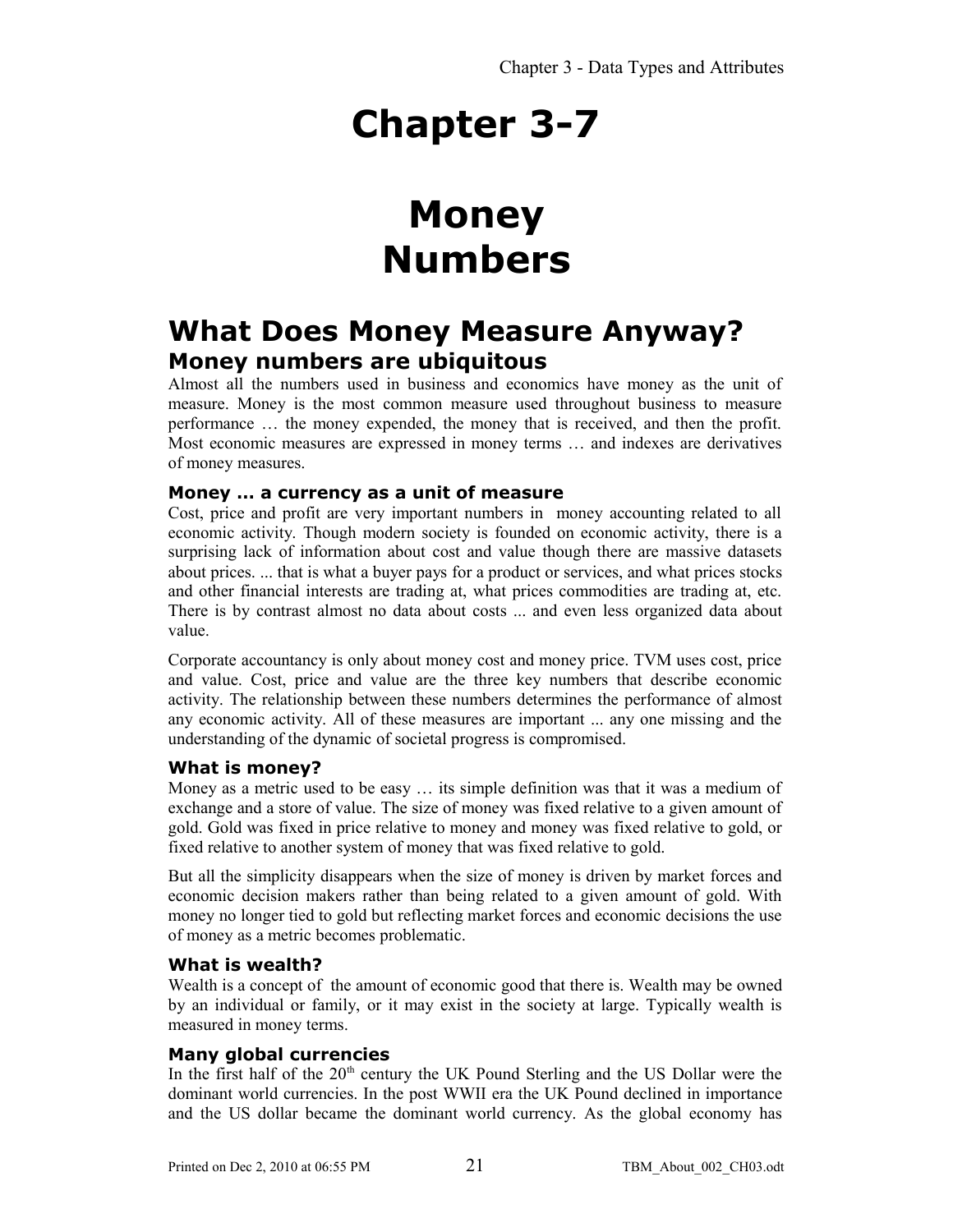The Basic Concepts of True Value Metrics

grown, many other currencies have grown in importance, and come to serve different needs.

For example, the Swiss Franc has become a safe haven currency, and the Japanese Yen came to represent the strength of the emerging Asian economies … and then years later the Chinese Yuan became another strong Asian currency reflecting the success of the huge emerging Chinese economy. Many of the European currencies were merged into a single European currency … giving the Euro currency grand scale, but limiting the room for monetary maneuver by the individual countries within the Euro Zone.

#### **Money used for business metrics Cost**

Important that there is good understanding of what is cost, and what is price. From the view of the buyer, then the price paid is the cost. If it is the view of the seller, then the price paid is the price. Money cost is what gets paid for someone to have a good or service. Money cost is also the use of resources to create a good or service ... the aggregation of all the elements of cost that go into creating something. Elements of cost are things like: labor; materials; operating expenses, admin and overhead expenses, depreciation and financial costs.

There are very little easily accessible data about costs. In most good organizations, cost accounting is detailed ... and often very informative ... but also maybe overwhelming. Standard costs and variance analysis are methods that help clarify cost data, identify variations that need explanation and measure cost efficiency. Cost has multiple components, and one of the most useful data points for cost is the one that eliminates all the profit elements from the cost value chain. The socio-economic success of the last two centuries has been reduction in cost.

#### **Price and revenue**

Price is what a buyer pays for some good or service. It is what the customer pays at the supermarket or drug store. Price is what is being paid for the item ... price is the money received when an item is sold. For a buyer, the price is a cost ... something of a conundrum that confuses analysis!

Understanding price ought to be simple ... but is not. The price is usually framed in a way that makes comparison between different products as difficult as possible. This is no accident ... it is designed to confuse the customer and mis-inform as much as possible. Making comparison difficult is a standard practice in marketing.

There are also prices all the way along the value or distribution chain from factory gate to final retail sale. This chain sometimes involves changes in ownership, in which case there are prices that are reflected on invoices ... but the distribution chain may be under single ownership in which case there is no inter-organization price, merely a transfer price as the items moves along the distribution chain.

Price is also associated with the problem of affordability. People who need something may be poor and not have enough money to pay the price that the supplier can demand. This is a key issue in public policy for health, education and a number of other essential services needed by a progressing society such as water and sanitation.

And price may be value ... but usually is not. The price is merely what an item is traded at ... and may or may not have anything to do with value. Many factors influence price ... and where price is determined by market forces, there are many factor that influence the behavior of prices in a market.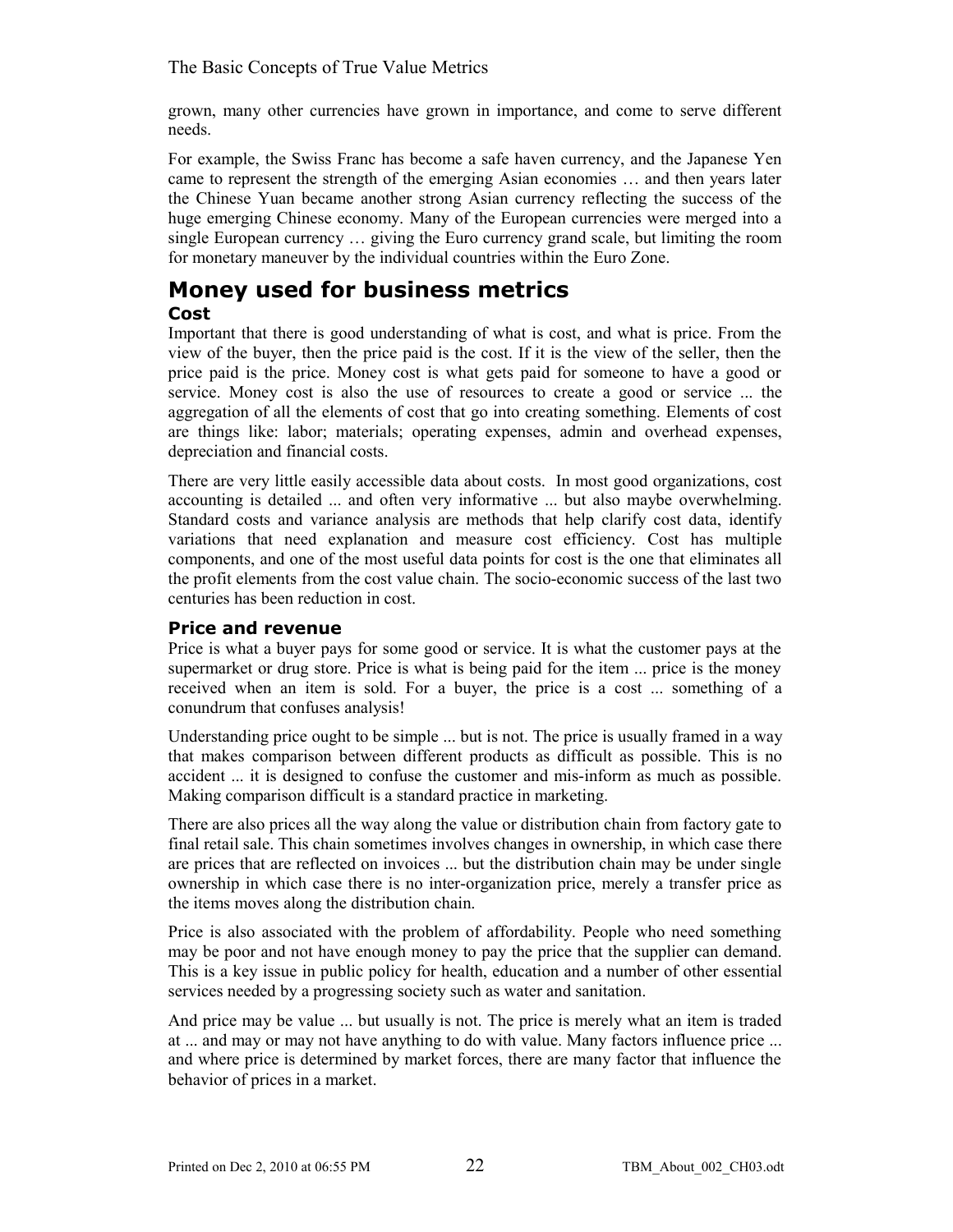#### **Profit**

Profit is the top metric of corporate performance … almost nothing else matters. In a simpler time, this was a reasonable situation, but in an era where corporate organizations are multinational and in many cases way larger than some national economies, the simple pursuit of profit creates many undesirable unintended consequences.

At its simplest, profit is the derivative of costs and revenues … reduce costs or increase revenues and profit increases. But what about tomorrow's profit … and what about social impact? These matters are not part of the profit metric, and not given much weight in the performance analysis of the company.

Over the past two decades there has been a powerful outsourcing movement … where costly activities in one country and moved to be done in another country where the costs are lower. The corporate impact is increased profit, and a related increase in stock price. The community impact, however, is an undesirable reduction in employment in the job losing community in one country that is matched by a desirable increase in employment in the job gaining country. Profit is the only metric and is the primary incentive that drives decision making … with community impacts being completely ignored.

#### **Money used for economic metrics Stock market price levels**

The world of business news thrives on movements of the various stock market price indexes. Theses indexes are based on the stock price movements of relatively few stocks, yet have a great amount of weight in determining sentiment about the performance of society that is really unjustified. In the first place business profit performance is only about money performance ignoring social value and the relationship between profit and stock price may vary considerable because of perception about the state of the economy and the potential performance of the business over time.

Nothing in the stock market indexes relates closely to the quality of life of society. These indexes ignore the matter of social value almost totally.

#### **Gross Domestic Product (GDP)**

Gross Domestic Product (GDP) is another deeply flawed economic measure. It does not really reflect economic "product" but uses various proxies for economic activity and product that, over time, have distorted GDP in dangerous ways. In a closed "prosumer" economy … that is where production and consumption are essentially one and the same … it is reasonable to think of consumption as being a "product". This is not a valid assumption where there are substantial trade flows and consumption and production have different behaviors over time. There are also problems with GDP in connection with many service sector activities including health and education. In the case of healthcare, the "product" is good health … which has little correlation with the amount of money that gets spent on healthcare.

#### **Modern money … changing in size all the time No longer a good standard for measurement**

Money is a poor way to measure anything because it is changing all the time. This is bad for measurement, though it does have advantages for policy makers and those that ought to be held accountable for the socio-economic performance of society.

In simple terms the buying power of a US dollar of 2010 is something like 7 to 10 cents of a 1960 US dollar … and this may be a rather nice treatment of the 2010 US dollar. In terms of gold … gold, which used to be 36 US dollars an ounce in the gold standard era, now has a market price of around US\$ 1,200.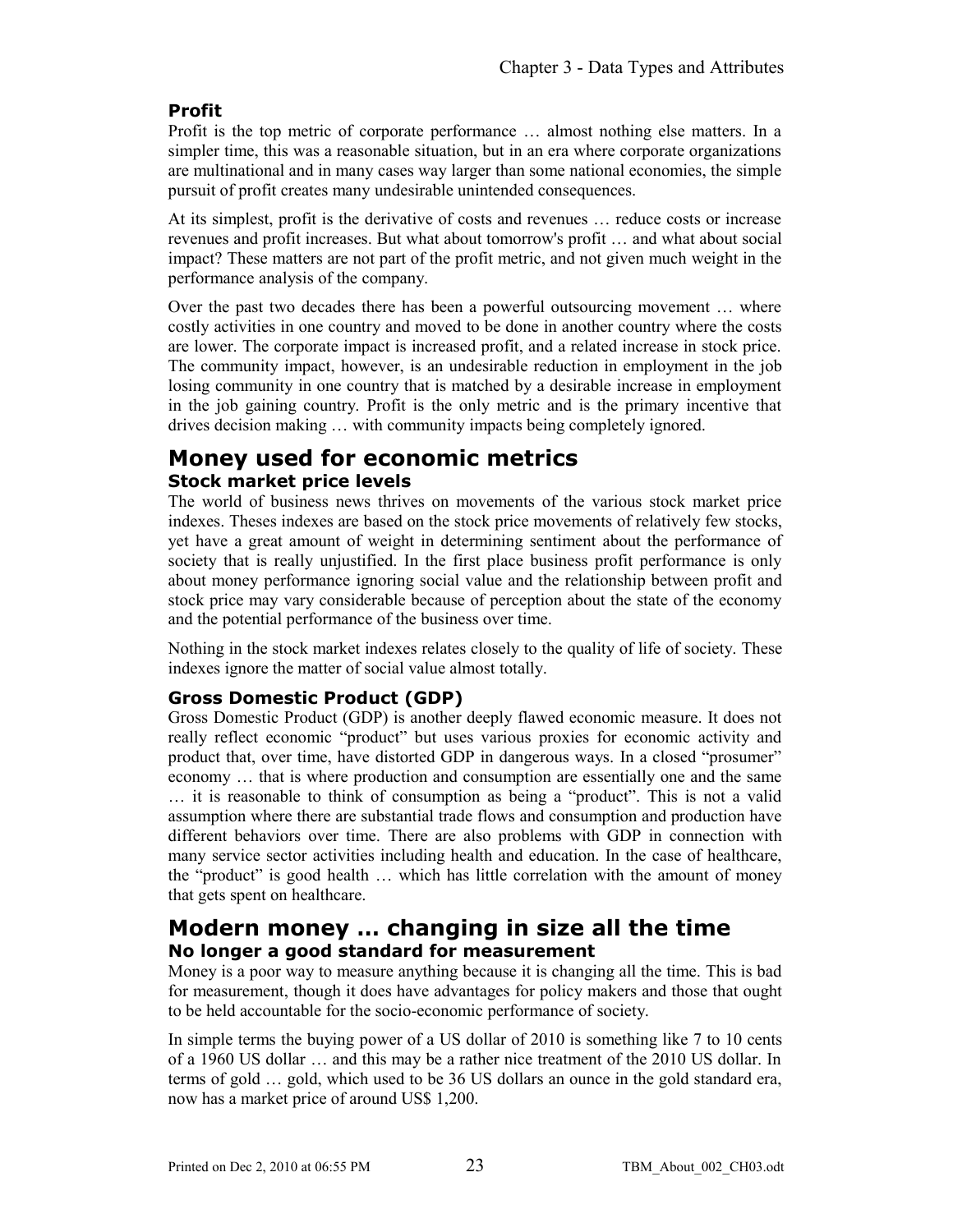The "size" or "value" of money is changing all the time. A measure should not change over time … but money does … it changes a lot.

I bought a house in New Jersey USA for \$60,000 in 1976 … the same house sold for some \$880,000 in 2006, 30 years later. This was not because the house had changed very much, but money and its buying power had changed a lot!

#### **Inflation**

Inflation is often measured using various proxy measures like the Consumer Price Index (CPI) … and it is interesting that the CPI has not reflected much US inflation over the 20 year period 1990 to 2010. Why not? … and the simple answer is that many products were outsourced to low cost manufacturing locations so that money prices could stay the same and money profits go up. Meanwhile everything that was a US based production or service activity reflected quite substantial cost push inflation together with an associated pressure on profits.

Modern economic commentary does not differentiate rigorously between the various component of "inflation" … the price changes that are a result of "cost push" and the changes that are the result of "demand pull".

Inflation is also affected by productivity … with improved productivity making it possible for prices to drop, and high pricing of inputs to goods and services making it necessary to have high prices.

Inflation is a complex outcome … but in itself not important. It is an almost meaningless money measure … not enough related to anything that is to do with value and the quality of life.

#### **Money exchange rates**

Money exchange rates are one of the major sources of global economic distortion. Basic economics of supply and demand make it possible to change exchange rates simply by the "printing money" and thereby debasing the currency.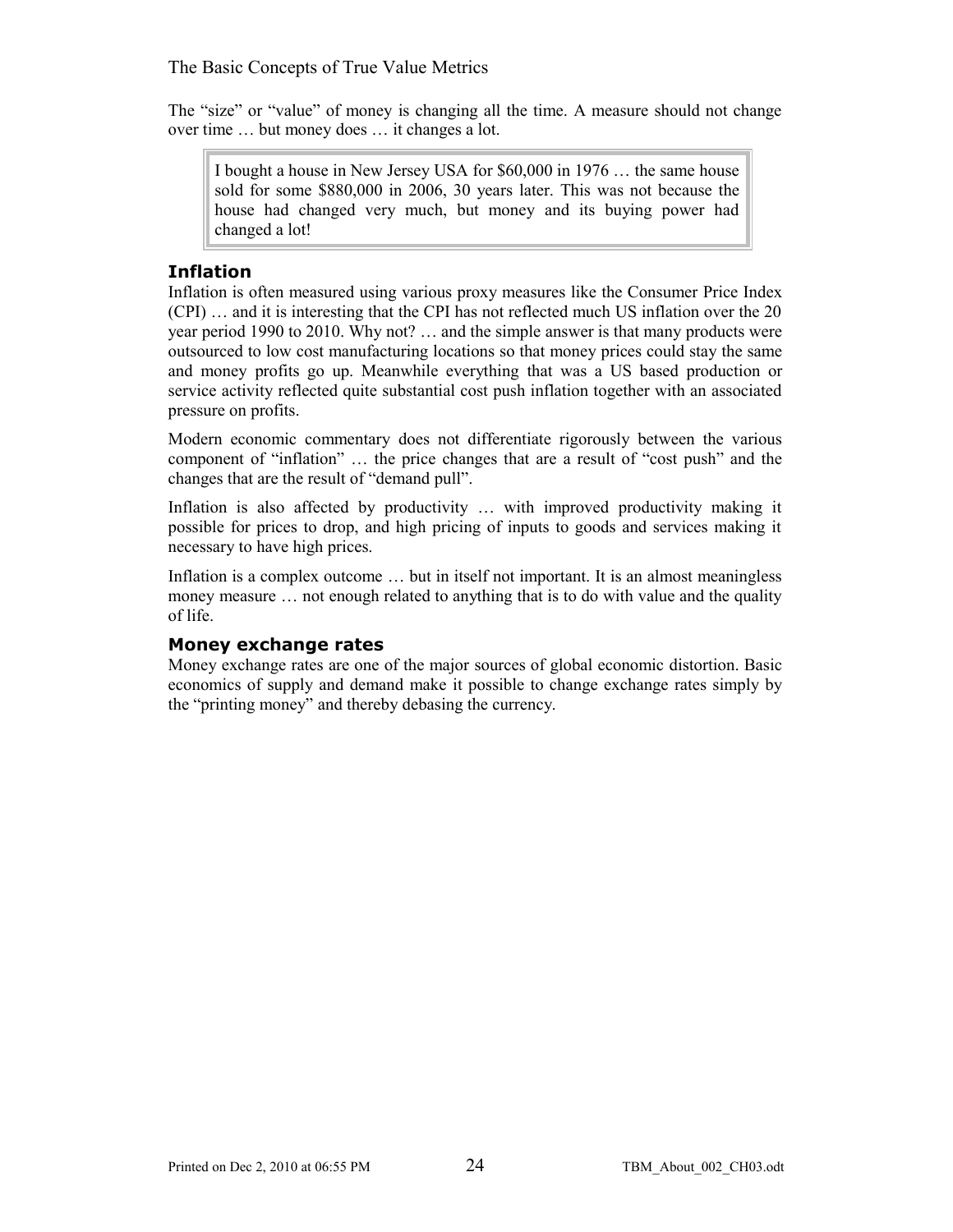## **Value Numbers**

### **The Idea of Value**

The idea of value is not new. It is a long time since the non-money dimension of quality of life has been recognized as important.

To its credit, the United Nations … specifically the United Nations Development Programme (UNDP) … set up a system of reporting in the early 1990s at the national level that used measures about human capital. This was in response to the pure money economic statistics that were the main focus of the World Bank, the IMF and others. The UNDP's annual Human Development Report (HDR) set out to measure and report on many metrics that had impact on quality of life.

The HDR is a useful set of benchmark data … but does not integrate these data into a complete framework so that state, progress and performance many be better understood.

### **Value is subjective And value is important**

Value is subjective ... and very difficult to quantify. Value is arguably far more important than money cost and money price. Value is subjective ... and very difficult to quantify ... but that does not mean that value should be ignored by a socio-economic system of "scorekeeping". Value is, after all, more than anything else, what determines quality of life.

The idea of actual value is difficult to include in a system of metrics because "value" is perceived so very differently by almost every individual. Value is personal in the extreme!

However, to ignore value as an critical independent measure and simply to use the market and money price as a proxy is not an adequate solution.

Value is subjective ... and therefore difficult to quantify. The challenge with value accounting is how to have numerical values that are an integral part of the system.

#### **Value is personal … and important**

The idea of value is difficult to include in a system of metrics because "value" is perceived so very differently by almost every individual. Value is personal in the extreme! Value is subjective ... and very difficult to quantify ... but that does not mean that value should be ignored by a socio-economic system of "scorekeeping". Value is, after all, more than anything else, what determines quality of life.

It is insufficient to ignore value as an independent measure and simply to use the market and money price as a proxy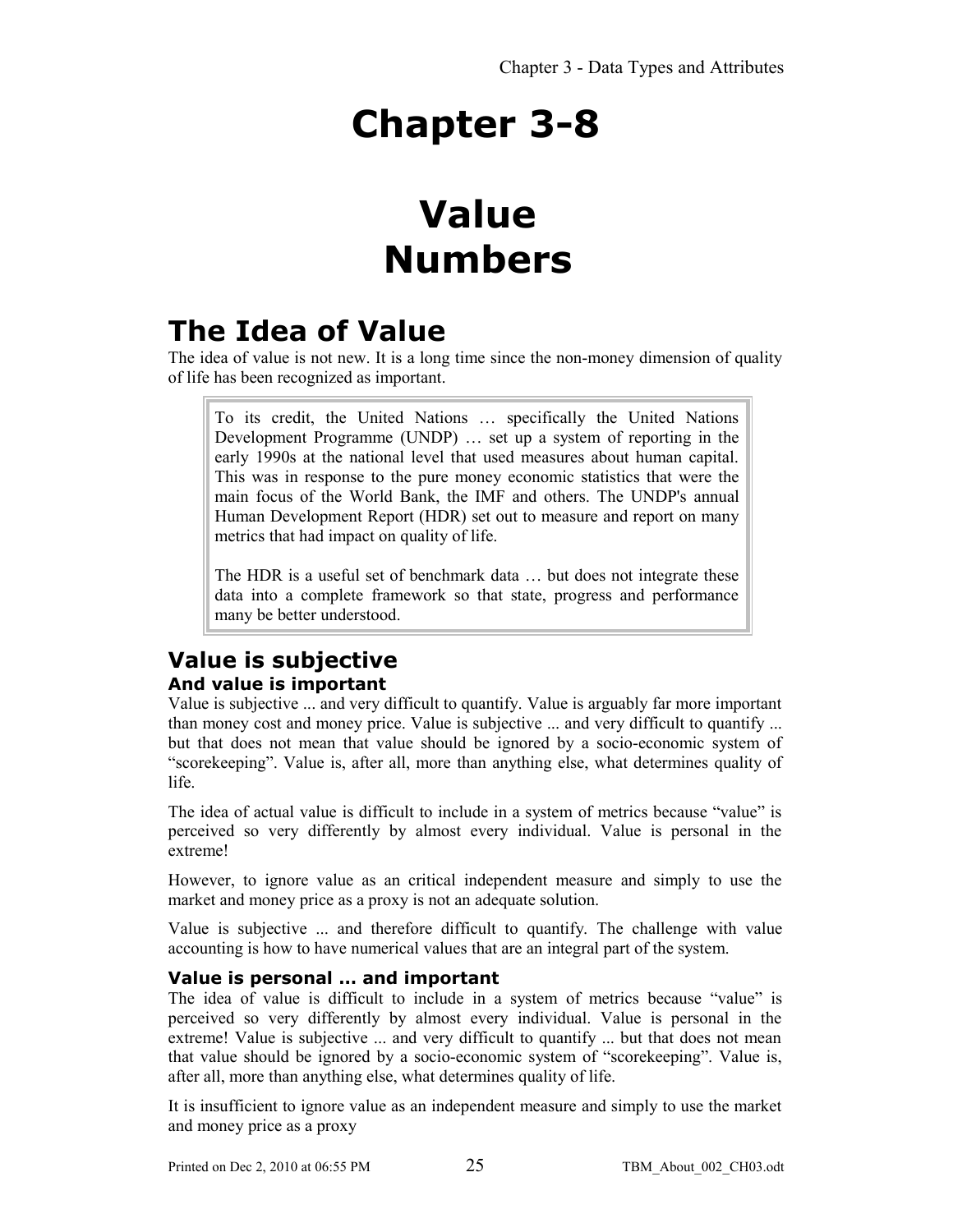The Basic Concepts of True Value Metrics

All sorts of things have value … this we know. The question is how to get them into a form of accounting without the process becoming too complex.

TVM has value as its core. Value is as central in TVM as profit is in business reporting systems. The value of a community ... or society ... is the key measure in TVM and a core determinant of how society delivers on the goal of happiness and quality of life.

Quality of life is an important matter … it is more important than simply wealth which is measured in money terms. The quantification of something like the quality of life has to take into consideration personal likes and dislikes … but for all the difficulty, it must still be done. In the US Constitution there is recognition that something deserving of protections are life, liberty and the pursuit of happiness. This is what quality of life is all about. Beauty … dreams … possibilities … freedom … opportunity … security, etc. are all components of quality of life! These value elements are arguably more important than money cost and money price that are easy to quantify!

#### **Price is not value**

Price is not value. They are different concepts. Value is often expressed in terms similar to a price ... but they have a different origin. Value has to do with perception ... what someone is willing to pay for something in order to be gratified. Because the money numbers associated with value are rarely articulated, and not the subject of conversation and news reports, there is a weak set of value information. It is critical that this is changed. Associating a money number to values is regarded as a difficult ... even impossible ... task. However, this is very important if society is to have metrics that reflect what is the most important in society.

#### **Value and culture**

Value is not the same in all cultures and locations! Value is not the same in all cultures and locations! Culture plays a big role in how value is perceived. Modern materialism has tended to equate more and more or bigger and bigger with more value ... but that is not the only way value may be perceived. Different cultures in different places may put different values on the same things ... and this should be respected and value optimized based on what is most appreciated in the community.

Culture plays a big role in how value is perceived. Modern materialism has tended to equate more and more or bigger and bigger with more value ... but that is not the only way value may be perceived. Different cultures in different places may put different values on the same things ... and this should be respected and value optimized based on what is most appreciated in the community.

#### **Value numbers mainly missing Value is everywhere … but rarely measured**

All sorts of things have value … this we know. The question is how to get them into a form of accounting without the process becoming too complex.

TVM has value at its core. Value is as central in TVM as profit is for profit corporate reporting systems. The value of a community ... or society ... is the key measure in TVM and a core determinant of how society delivers on the goal of happiness and quality of life.

Money measures are everywhere, but value measures are mainly missing. When the scorekeeping is all about money, then the game is played to achieve the most of money, with value getting sidelined.

#### **Money is NOT the unit of measure for value**

Money numbers are widely used as a proxy for value. But money is NOT the unit of measure for value, though money may be used as a rather inefficient proxy for value.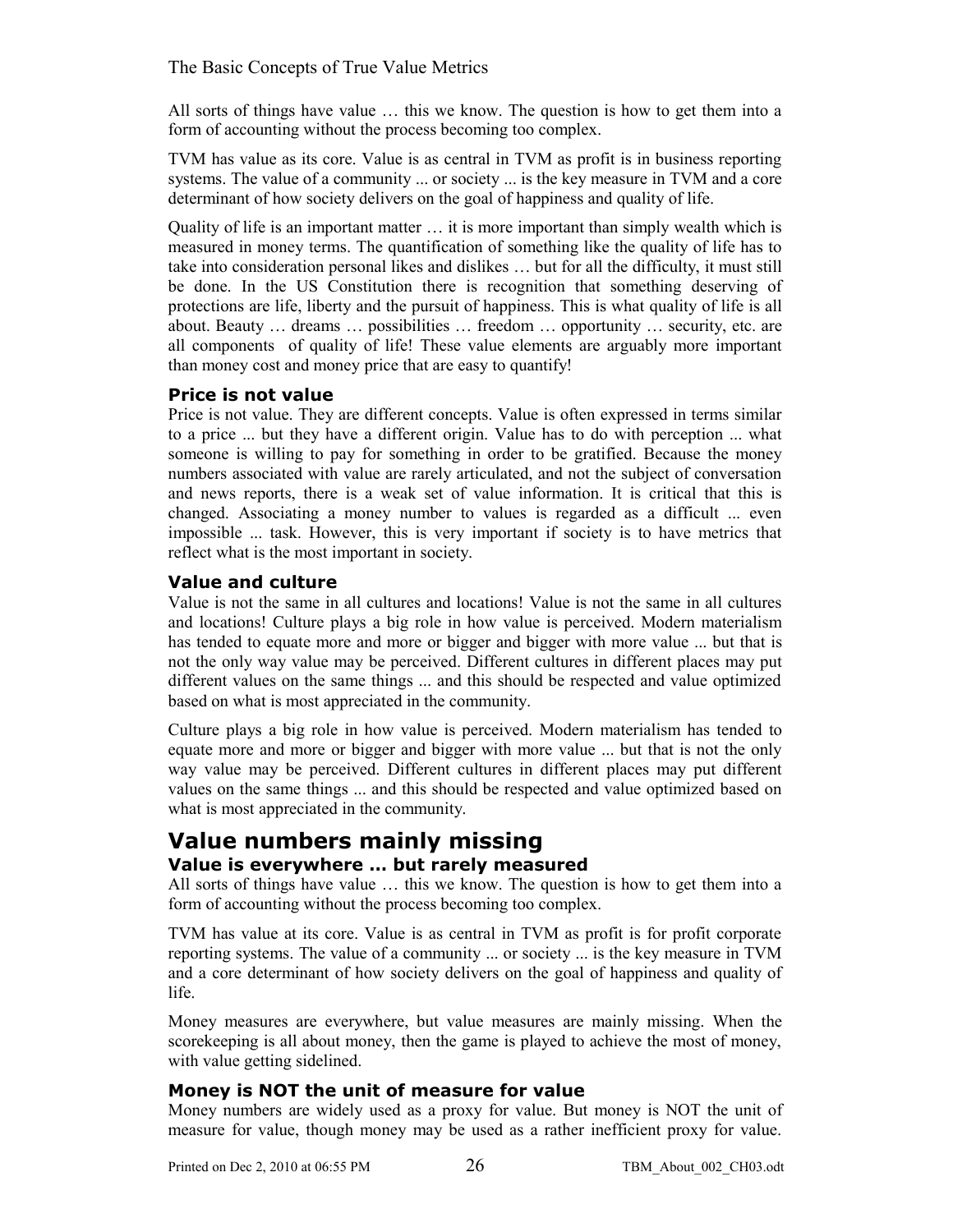Using a 1:1 relationship between the Value Unit and the Money Unit is a crude first step … but better is needed. Money and value are two entirely different units of measure and Have very different behaviors.

Price is not value. They are different concepts. Price may be used as a crude first approximation to value. Value is often expressed in terms similar to a price ... but they have a different origin. Value has to do with perception ... what someone is willing to pay for something in order to be gratified. Because the money numbers associated with value are rarely articulated, and not the subject of conversation and news reports, there is a weak set of value information. It is critical that this is changed. Associating a money number to values is regarded as a difficult ... even impossible ... task. However, this is very important if society is to have metrics that reflect what is the most important in society.

### **Standard Value Using standard value to quantify value**

The TVM system uses the concept of "standard value" to provide a basis for doing the accounting for value. The standard value serves as a fixed benchmark and changes to these benchmarks becomes a way for changes and differences in various societies to be a part of the record.

#### **Standard value for community state**

The value balance sheet of the community includes a quantification of quality of life. To make this practical and useful, TVM uses standard values for this. The value of a good life is not the cost of a good life … though sometimes price and value may have similar quantification.

The value dynamic around health is complex. Good health may have a very big value, even though it is natural rather than being the result of expensive healthcare interventions. In another situation a sick person may have poor health, even though there have been expensive healthcare interventions. In another situation a poor person may have poor health simply because they cannot afford a relatively low cost health intervention.

TVM considers good health as the desirable norm and in the quality of life value balance sheet as an asset … and a lack of goo health as a diminution of the normal value and expressed in the balance sheet at a liability.

Consider the case of education and economic opportunity:

For example, the "value" of a healthy well educated 25 year old with job opportunities in the United States is very different from the "value" of an unhealthy uneducated 25 year old with no job opportunities in Niger. There is socio-economic progress … a "value" increase … when more 25 year olds in Niger are healthy and educated and have better job opportunities.

The norm is for a person to have some education and for a person to have some economic opportunity … and this norm is in the quality of life balance sheet as an asset. Where a person has exception education and opportunity the asset value is increased … and where a person has less education and less economic opportunity, this is recorded as a liability.

Every element of quality of life is treated in a similar manner … the norm is considered the asset, and the difference from the norm is treated as an incremental asset or as a liability.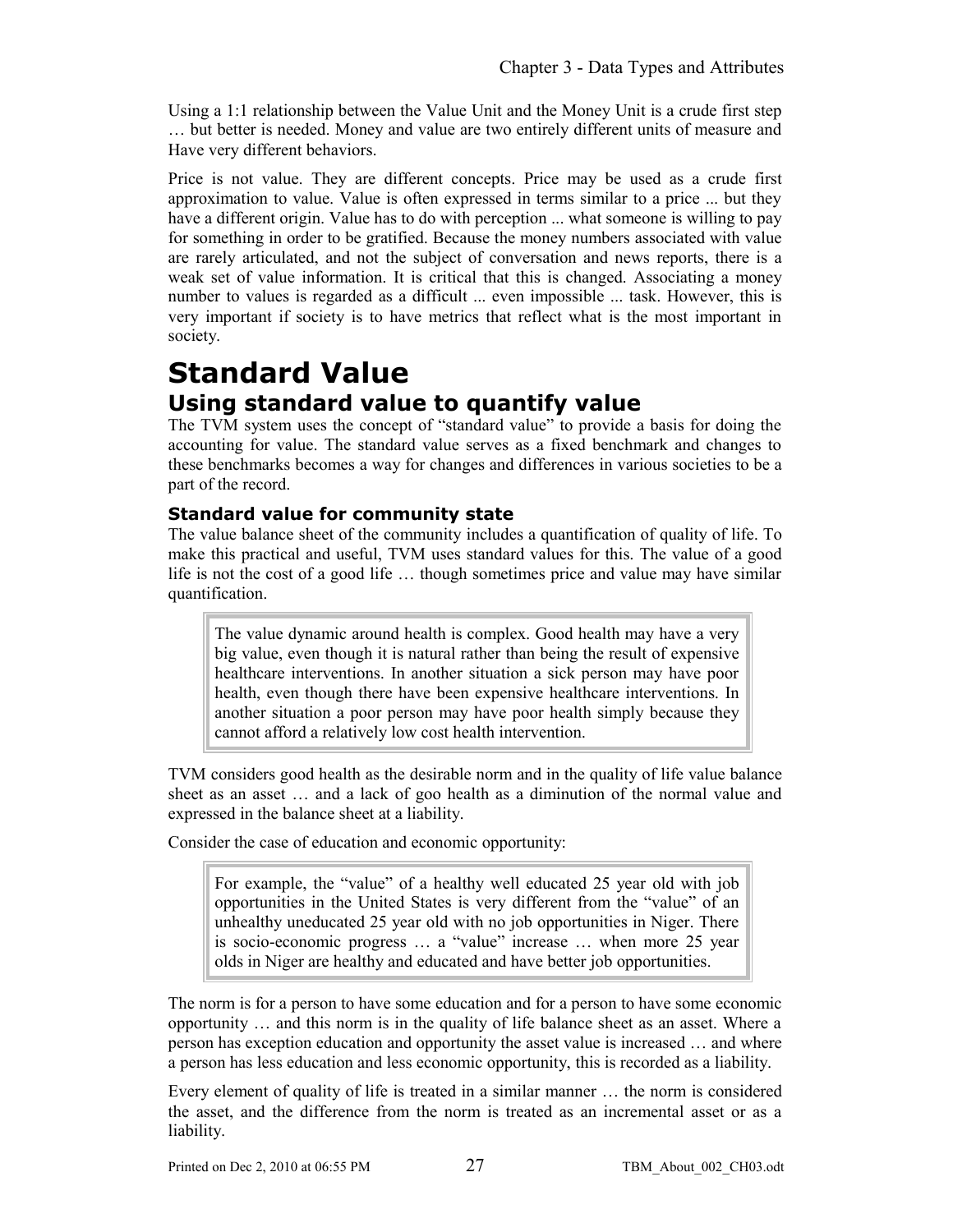The Basic Concepts of True Value Metrics

Putting a number on value is difficult ... but it does have some utility. As a matter of convenience, the number is also a number for money. Because there are no capital markets that trade in "value" there is no way for value to be monetized.

#### **Elements in standard value**

For the individual there are elements of value and quality of life … just as there are elements of cost. The primary elements of value are:

- 1. Family
- 2. Friends and community
- 3. Health
- 4. Education … skills
- 5. Wealth
- 6. Career Opportunity
- 7. Age
- 8. Gender

These value elements are part of the framework of value that is used for individuals and for community

Elements of value are similar to elements of cost. Standard values reflect the perception of value that people have. From this it becomes possible to have standard value profiles from an individual that may be aggregated for the community.

From this it becomes possible to accumulate transaction data and do analysis that reflect the consumption and creation of these values.

The difficulty with using value in metrics is that value is subjective and therefore not easy to quantify ... but value is much more at the core of socio-economic performance and quality of life than anything else. Value is what the recipient thinks it is worth. Putting a number on value is difficult ... but it does have utility.

As a matter of convenience, sometimes the number for value is also the number for money … but they remain two different metrics. Because there are no markets that trade in "value" it is a hyper-hazzle to monetize money. Value is what the recipient thinks it is worth.

With values, these relationships are key: (1) When value is greater than cost there is value adding; and (2) When cost is greater than value there is value destruction.

The challenge with value accounting is how to have numerical values that are an integral part of the system. The TVM solution to this is to have elements of value, just as there are elements of cost, and to have standard values that reflect the perception of value that people have. From this it becomes possible to have standard value profiles for a community ... and from this to create reports that reflect the consumption and creation of these values. The difficulty with using value in metrics is that value is subjective and therefore not easy to quantify ... but value is much more at the core of socio-economic performance and quality of life than anything else.

#### **Relationship of value to price**

If value is lower than price, there is no incentive to buy the item.

Something may have a low price, but have enormous value to the person using the product. An aspirin may have a low price ... but getting rid of a headache has big value.

Society is in a good place when goods and services have low prices and these goods and services have high value for the community.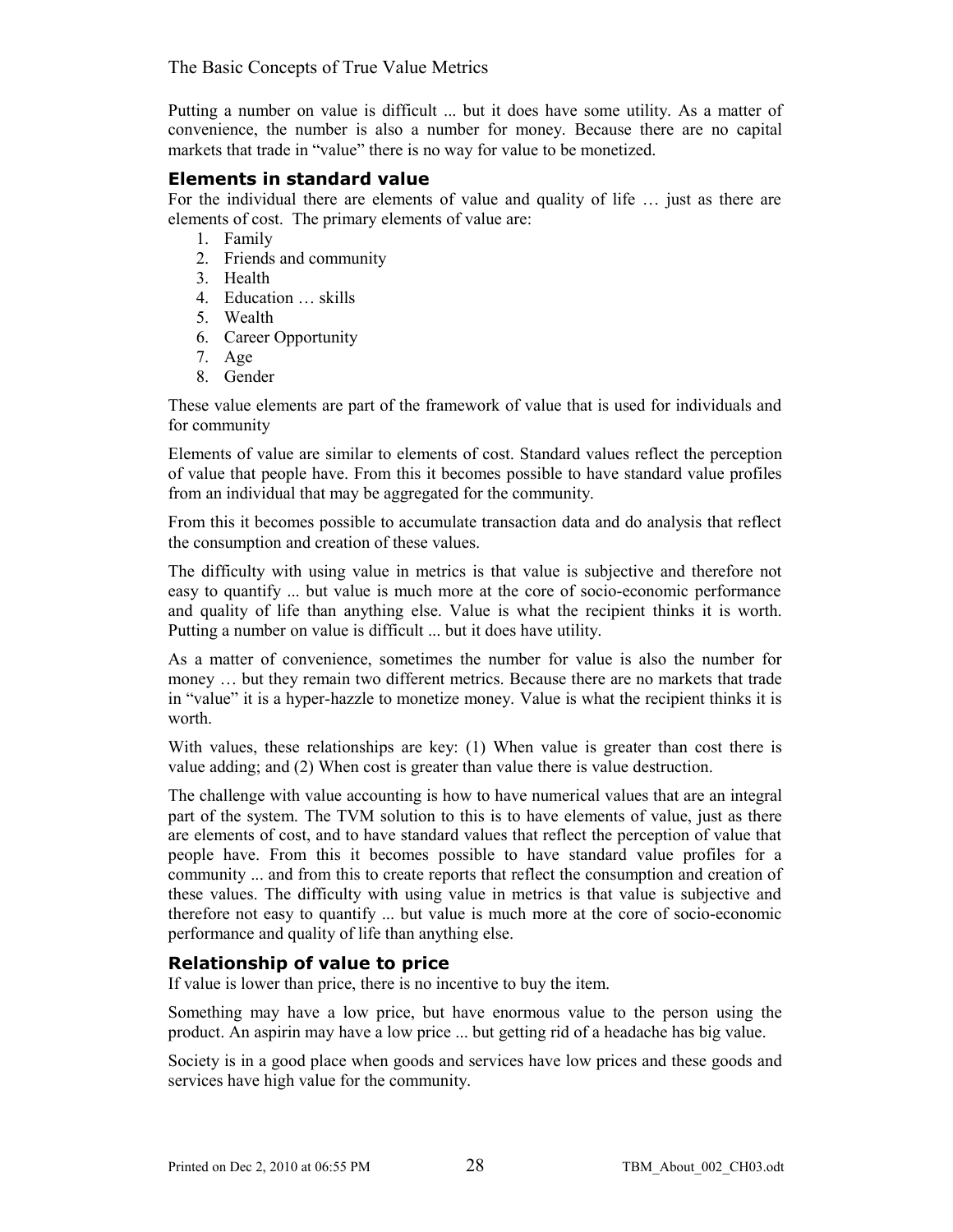### **Where … The Spatial Attribute**

### **Identifying Place Many reasons place is important**

The reason for "where" is that the data has way more meaning when it is associated with a place … in fact the value of data when they are not associated with place is near zero. Such data are useful for the promulgation of misinformation, but not for very much else.

A small dataset that is about a specific location can quickly show progress of the place … and the progress of the place can then be related very clearly with activities that have taken place in the place. These data can be the foundation for meaningful understanding of the relationship between socio-economic activities and outcomes in the place.

Another reason for "where" is that data need to be validated. It is difficult if not impossible to validate data when the data are not associated with a place. When data are not associated with a place the data can never be validated … and such data are likely to be unreliable if not just plain wrong.

#### **The spatial dimension**

The spatial data dimension is a core element of the TVM methodology. The physical place "anchors" the data in a way that activities, sectors, organizations, projects, etc. cannot. A physical place may be used in various ways to give the data integrity in a way that is not possible with any other entity.

For example ... different dataflows from the same place at the same time reporting different things are prima facia suspect and subject to additional validation.

It is just plain ridiculous the amount of data that exist without adequate place labeling.

Think of the number of photographs that have been taken of the situation in Haiti … millions of images, almost all without much reference to the exact place where they were taken. Perfectly nice people are taking pictures to record their concern about the disaster and the scale of the crisis … but without a spatial dimension these data are dangerous. Please also see the observation under Time … The Temporal Attribute

#### **Methods of defining place**

There are modern technology based ways of defining place … but maps have been used for centuries without the need for advanced modern technology. At risk of appearing to have a Luddite streak … computer generated maps sometimes take away from good understanding of data as it applies within a community and within a place.

As a schoolboy, a friend and I mapped our school buildings and grounds using compass and chain … very low tech … but it put on the record a lot of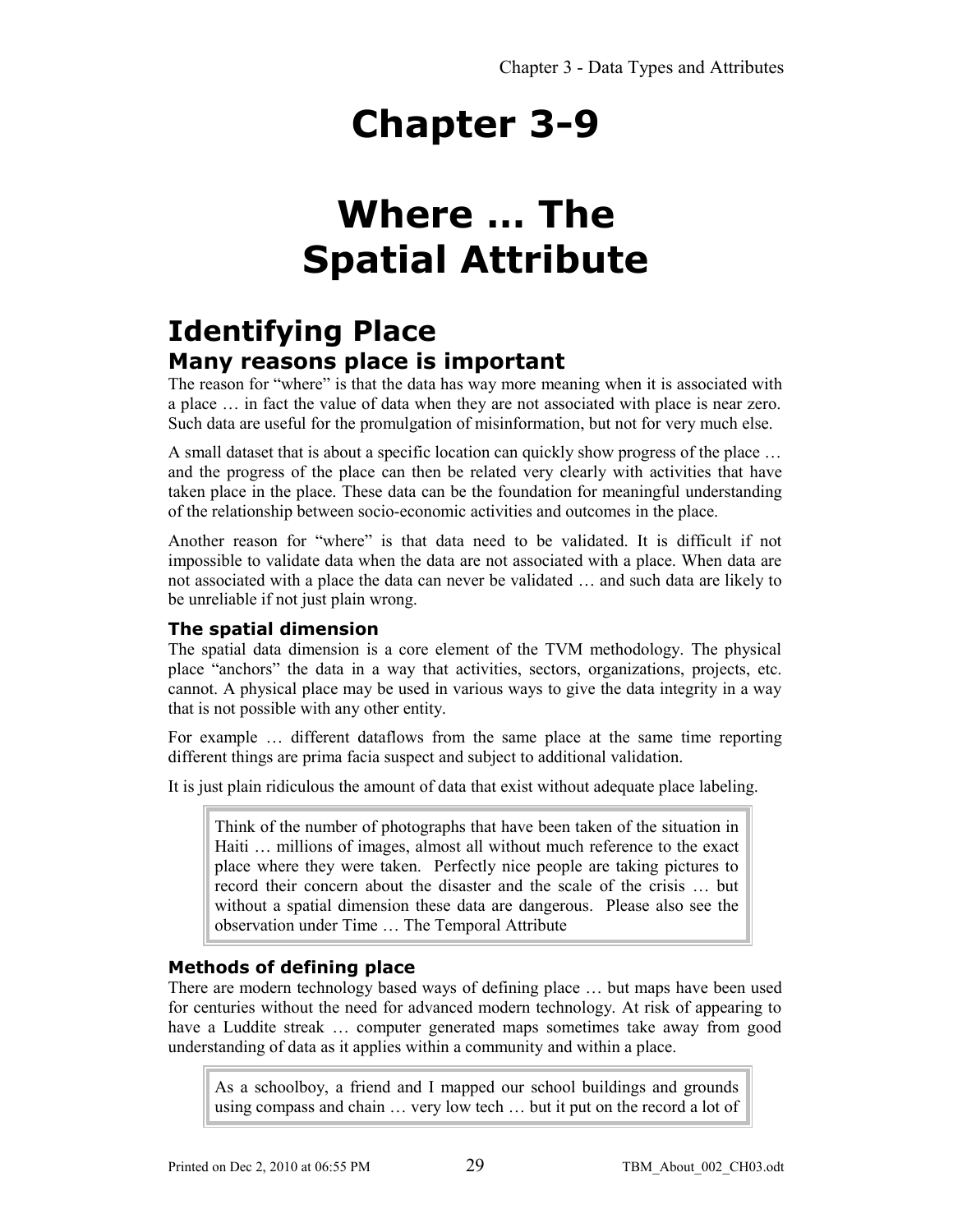important detail. I learned to "pace" out distance with surprising accuracy.

There are many ways of defining place:

- 1. A building address is a location;
- 2. GIS coordinates can be used as a location;
- 3. A block can be identified
- 4. A building location within a block can be "paced out";
- 5. A block can be located within a neighborhood;
- 6. A neighborhood can be located within a geographic community;
- 7. A community can be located within an administrative area;
- 8. An administrative area can be located within a country;

#### **Roll-Up to community**

For most analysis the community is used. This is the level where simple summary of activities makes the most sense.

More drill-down is possible based on the amount of data available, and any indicators there are that might suggest more detail would be of interest.

The data related to a geographic community can be rolled up to higher levels and to the national level

A community may be something other than a geographic community … for example an affinity group … but these may not be automatically rolled up to aggregate.

### **Technology Place identification using technology**

It has become possible using mobile technology to identify location or place simply by using the cell-phone and its built in global positioning software. This may make things easier but it may also create dependency on technology that is not really needed.

At the community level, local people know where they are without much help from technology. TVM wants to use local knowledge and capacity as much as possible.

At the same time, TVM wants to have data that may easily be combined with other data so that a bigger and more useful database is building. At some point local knowledge without electronic spatial references needs to get these attributes added for data compatibility.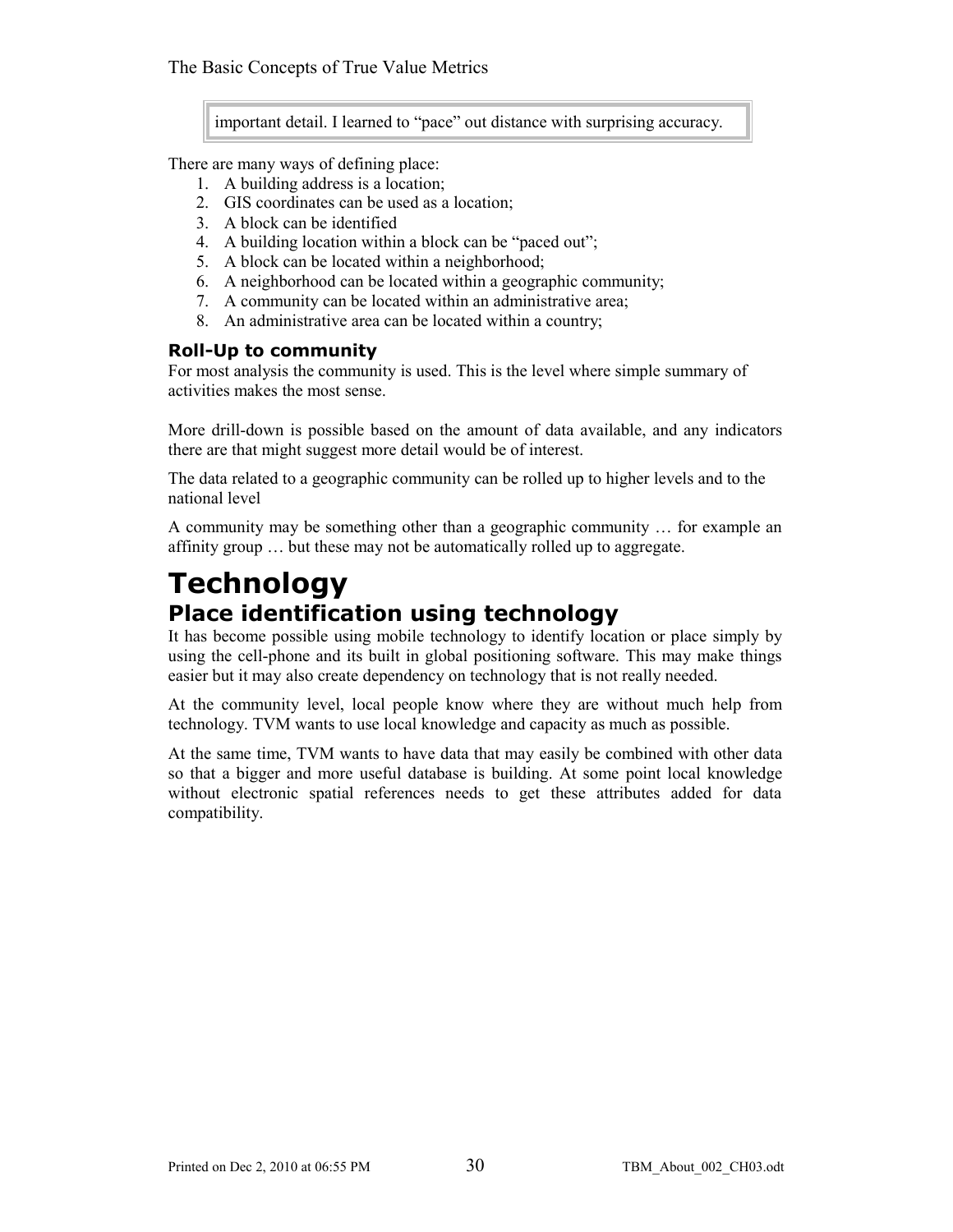#### **Satellite imagery**

Satellite imagery is a very powerful and cost effective way of getting rapid knowledge about an area and an overall understand of the topography. While satellite imagery makes it possible to accelerate learning about any location, limited, of course, to those locations where satellite imagery is available ... there is a big role for on the ground mapping.



Image 1 shows the area around Monrovia, Liberia. The map covers around 50,000 acres of which some 15,000 acres is marsh, and very close to human habitation.

Ground surveillance will confirm whether the whole of the marsh is habitat for mosquito breeding, or just limited areas.



Image 2 shows individual houses in a section of Monrovia. Images of this sort enable plans to be made for surveillance and for interventions. The interventions may be interior residual spraying, source control or verification that bednets are available.

The level of malaria control activity should be based on knowledge of the community and the impact of malaria in the community.



Image 3 is of Stone Town and its outskirts in Zanzibar. It is supplied by QuickBird and incorporates data from both the visible and the near-infra-red (NIR) spectrum. A grid based matrix has been overlaid.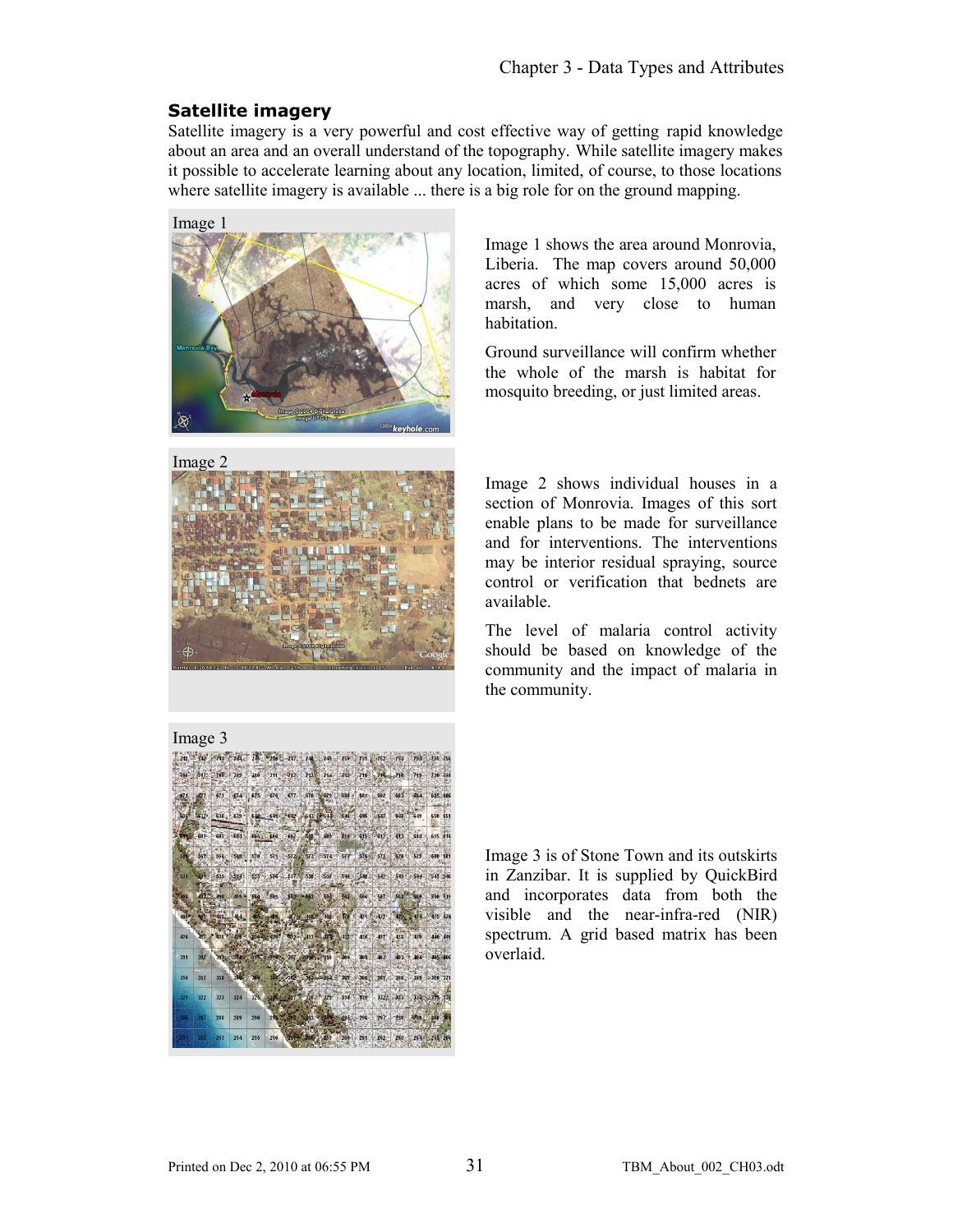### **When … The Time Attribute**

### **Identifying Time … When? Why is when important?**

Facts change over time ... and without information about time, then the data serve little valuable purpose.

It is just plain ridiculous the amount of data that exist without adequate time labeling.

Think of the number of photographs that have been taken of the situation in Haiti … millions of images, almost all without much reference to the exact time when they were taken. Perfectly nice people are taking pictures to record their concern about the disaster and the scale of the crisis … but without a time dimension these data are dangerous. Please also see the observation under Place … The Spatial Attribute

### **The natural sequences**

There are many different time periods that may be used. The choice depends on the natural characteristic of what is being measured.

- $\bullet$  By hour ... to show what happens at different times during a 24 hour period
- $\bullet$  By day ... to show what happens from day to day
- $\bullet$  By month ... to show changes month by month including seasonality
- Year on year ... to show how things progress over the longer period

The analysis of performance is complicated by multiple factors all with differing natural phasing. Data that respects the different natural phasing of various elements of a system makes it possible to manage the situation to best effect.

#### **The case of malaria control**

Malaria is a parasitic disease of humans transmitted by mosquitoes. Humans live many decades. Mosquitoes live only days. The parasite life cycle is also days. When malaria control interventions are done on a human timetable they do not work very effectively … but with due respect for the biology of the mosquito and the parasite impressive performance is possible. This requires timely data … very detailed every day. Totally possible but rarely done because metrics rarely are used to optimize performance in the ORDA world!

For example issues like seasonality, or time of day, all have a bearing. Cause and effect may be identified by paying careful attention to the timeline. Time series trends are great indicators of progress ... or not. Time series are simple, clear and powerful. While it is possible to do advanced statistical manipulation ... simple and clear time series tables and charts work very powerfully as well.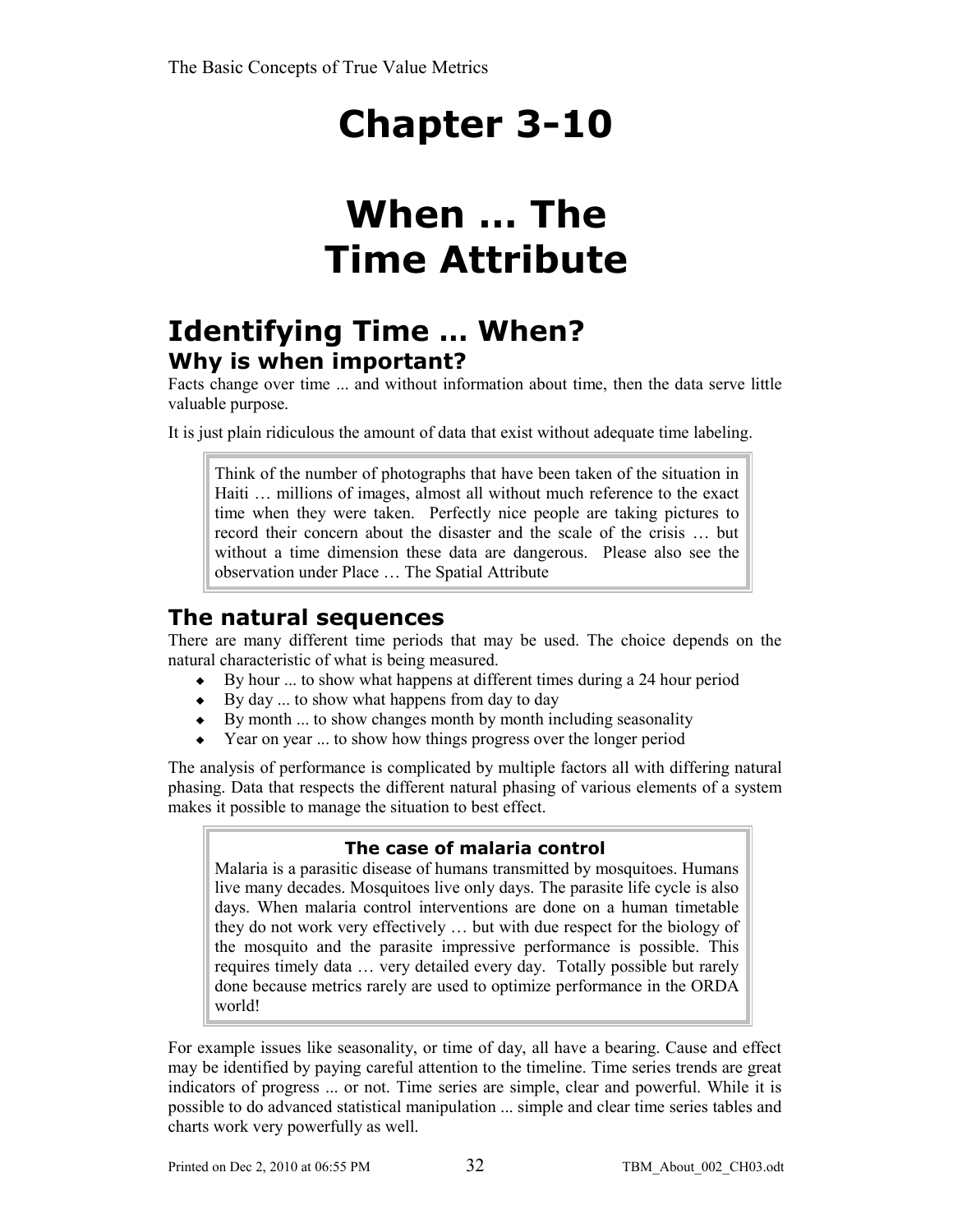A plot of a single parameter shows how this parameter has changed over time ... but in isolation does not show what might have been the cause of any changes. Plotting multiple variable may show something about cause and effect. While this may be done by simple visualization for a couple of variables, a more rigorous mathematical approach is needed for large scale multivariate analysis.

### **Seasonality**

Many data series have an annual pattern arising because of the natural seasons. A time series about weather shows a seasonal pattern … and everything in the economy that depends on weather is influenced by this and the data reflect a similar seasonality.

When there are little data, there is a practice of using seasonality to misinform about progress and performance. Some of this is done because the data collectors and analysts are inexperienced, but some is done knowingly. It is a reprehensible practice.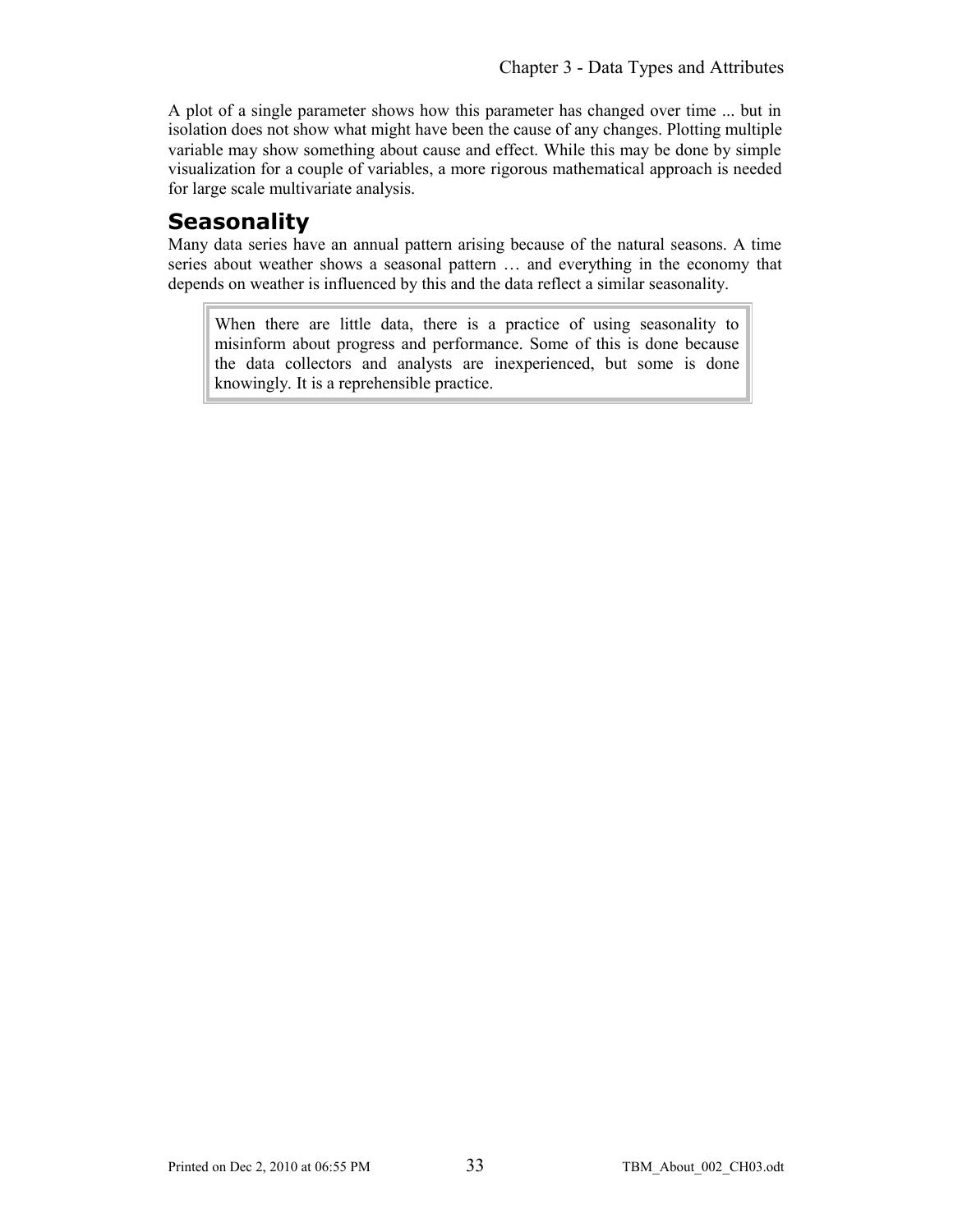## **Source … The Validity of Data**

### **Trusted Data Are Essential Data Need To Be Believable**

Data need to be right. The analysis of data that have little relationship to reality has little value ... worse, the analysis may result in bad decision making. There is a need to ensure that dataflows have integrity and there is no replacement of valid information with fictional data. There is also the need to ascertain that data that are in the system are correct through a system of validation.

#### **GIGO: Garbage In ... Garbage Out**

While it is good practice to have fully normalized data in a relational system to have the most efficient data processing ... it is sometimes desirable to have redundancy in the data and dataflows so that data may be verified in an independent manner. Data should not only be right, but be seen to be right!

### **Identifying Source**

Knowing the source is a critical determinant of the validity of data. The identity of the source of data is a powerful starting point for the validity of data. From a personal point of view … if I see it, I trust it. If I know the person who saw it and reported it, I may still trust it.

If the data come from trusted sources, the it may be possible to trust the data. All data are therefore associated with a source … and the approach is to have sources assessed for their level of trust, for the validity of their data.

#### **Provenance**

The idea of "provenance" applies in the area of data and analysis as much as it applies in the field of rare works of art. Data needs to be authentic and be a meaningful representation of the reality with which it purports to be associated. By identifying the source … and the chain of sources from which data emanates, the validity of data can be improved.

The reliability of data is easy to compromise when there is little or no validation of the source and origin of the data. There must be assurance that the data are what they purport to be. It should not be possible for data to be "highjacked" in transit and replaced by fraudulent data.

#### **Fraud … misinformation**

Modern society has much fraud and misinformation … a large part of which is never identified and called into question. The scale of fraud and misinformation is difficult to estimate, but it likely that more of the data in public circulation is wrong than is right.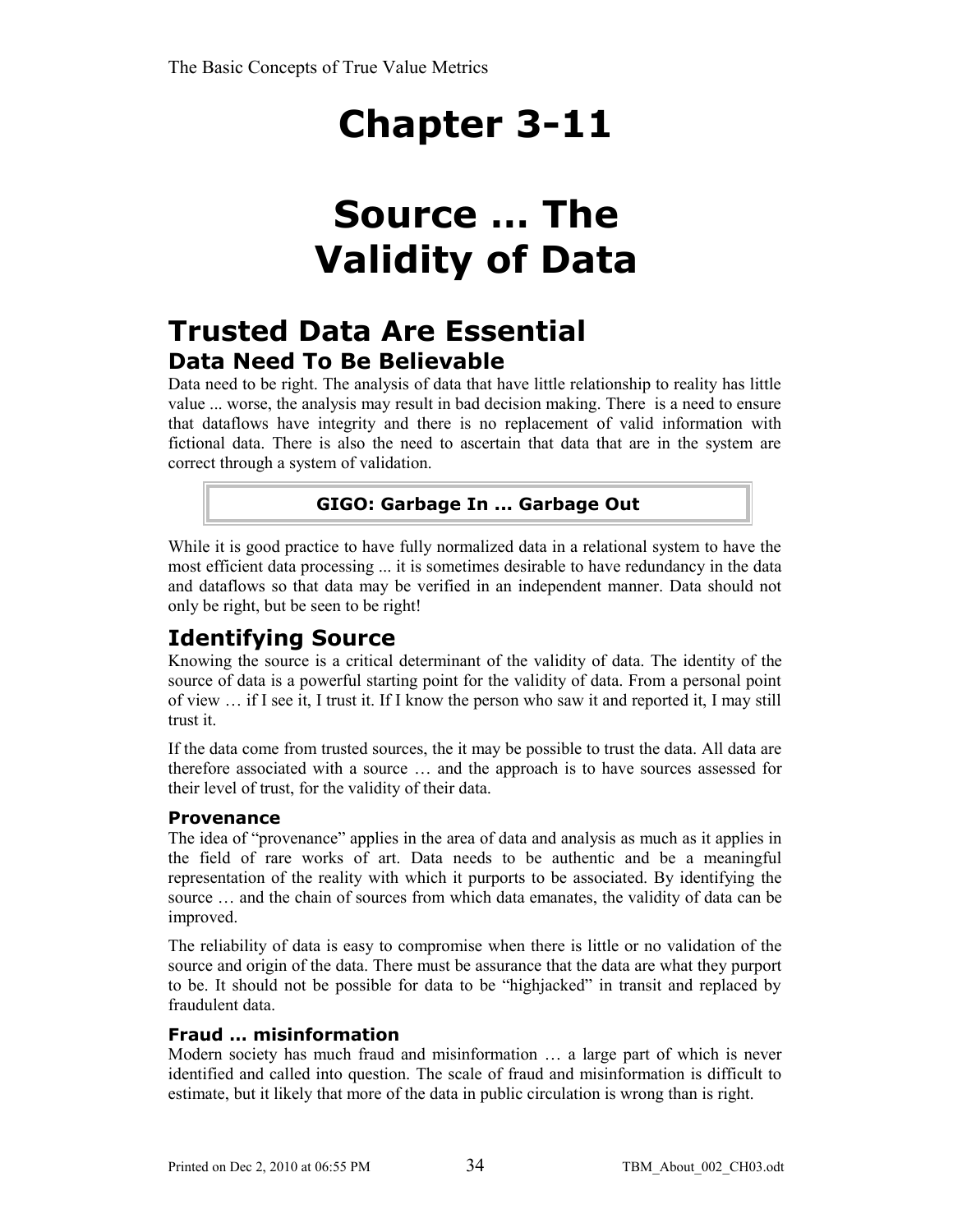The "old fashioned" responsibilities of the press to check the validity of what they published has been "costed" out of the procedures in modern press organizations … and in the "new media" space, the checking of validity has never been an important part of the culture. In the new media speed is of the essence … and right or wrong has little importance in terms of immediacy of communication, yet these data pollute the record essentially for ever.

#### **Internal check … internal control**

Business accounting has addressed the issue of internal check and internal control as an integral part of data system design for decades … but nothing like it exists for the data that are used in the prevailing dialog about the progress and performance of society. The role of media as the "fourth estate" providing a public check and balance is not working well with mis-information a pervasive problem.

#### **Third party validation**

Data should be easily verified ... and data that cannot be verified should be treated with the utmost caution.

Sadly, this is no longer universally true because accounting principles have been superseded by various laws, rules and regulations that allow various forms of reporting of financial results that are in conflict with the underlying principles of accountancy but suit various stakeholders in the process.

The validation of data needs to be done with care. There are many techniques that may be used, and they should be varied from time to time to limit the "gaming" of the system by people and organizations that have an interest in the failure of a ubiquitous effective social and socio-economic oversight data system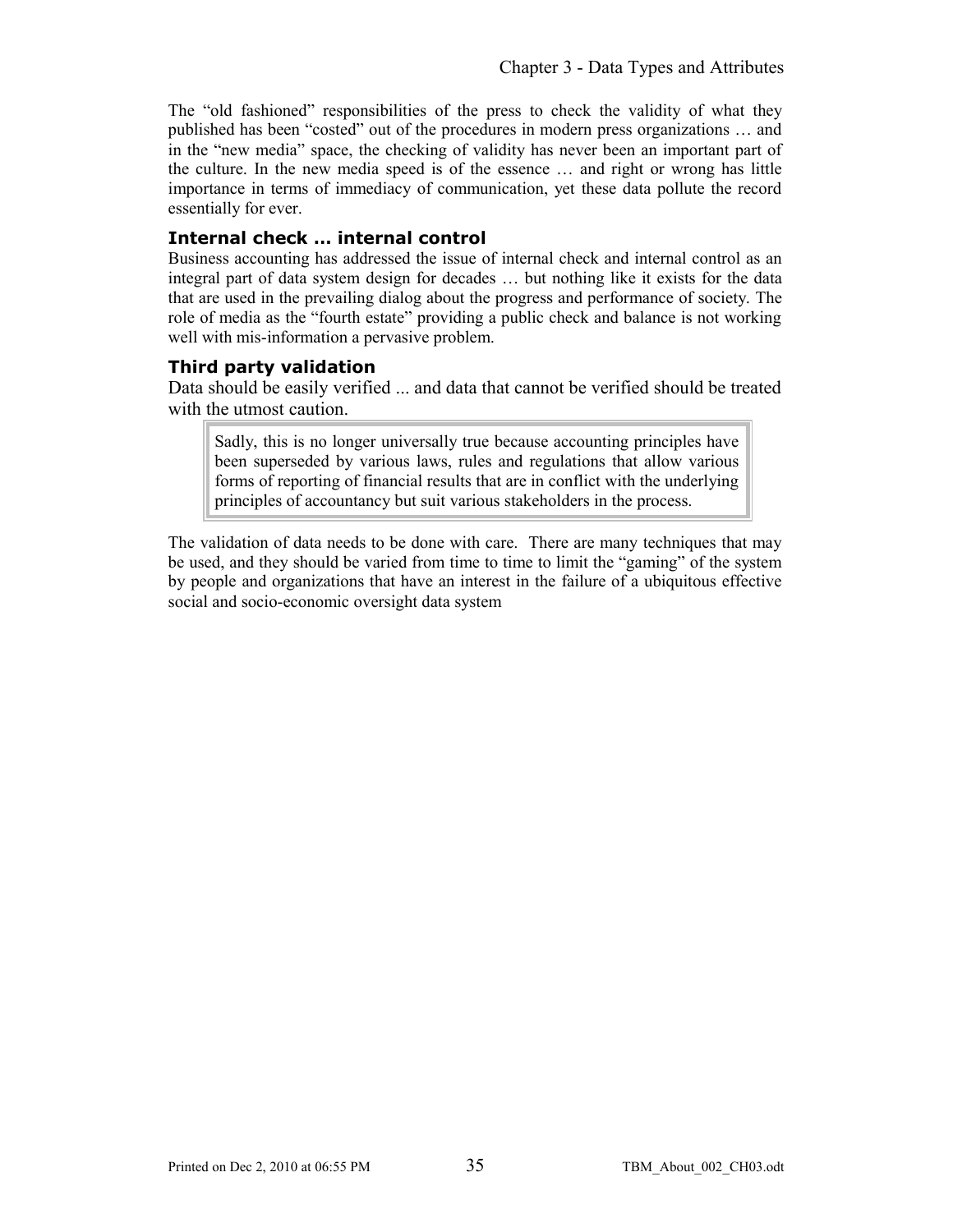## **Other Matters To Consider**

### **Intellectual property**

The recognition that data have value has been important in making it possible to collect data, process data, and manage with data ... but the downside of this has been that data and related analysis has been managed as intellectual property (IP) ... and this property then being exploited for its value to its owner rather than being used for public good.

The issue of the "public right to know" is not central to much debate ... and this has made it possible for public sector performance to be very low efficiency and nobody any the wiser. What a corporate organization tells the public is only a tiny amount of what the company knows ... and is carefully presented to send a message that is designed for the stakeholders, and not much related to the underlying data and knowledge.

The rule seems to be that only data that are required by law to be accessible to the pubic are going to be accessible ... everything else is going to be secret. More than anything else, this means that society will progress way more slowly than it would where data and analysis were being used to the optimum.

The argument that the value of IP produces an incentive to use data and innovate has some merit ... but so also does the argument that professionals and scientists are not only motivated by money, but also see value in discovery as a value beyond just its money value.

### **Open access**

The TVM methodology is to have data and analysis as much as possible openly accessible. Data and analysis that might be useful for decision making are made openly accessible as rapidly as possible. The TVM approach that makes data and analysis easily accessible contrasts with the widespread practice of treating data about public matters as a proprietary private property. Data and analysis that might put people "at risk" are not openly accessible.

### **Security**

Open access is important, but so also is security. Security of data is a serious matter. In general data should be accessible for review and study, but not for people to change and manipulate in ways that will result in misinformation and incorrect analysis. As data becomes more important and more central to social performance and productivity, then the security of data takes on more and more importance.

Data security has many dimensions, all of which should be taken into consideration. These include (1) physical security; (2) disaster recovery; (3) hacking; (4) avoidance of misinformation; (5) theft of sensitive data; etc. Many people and organizations might seek to corrupt the data because good use of data will have the capacity to disrupt much profitable but inappropriate economic activity.